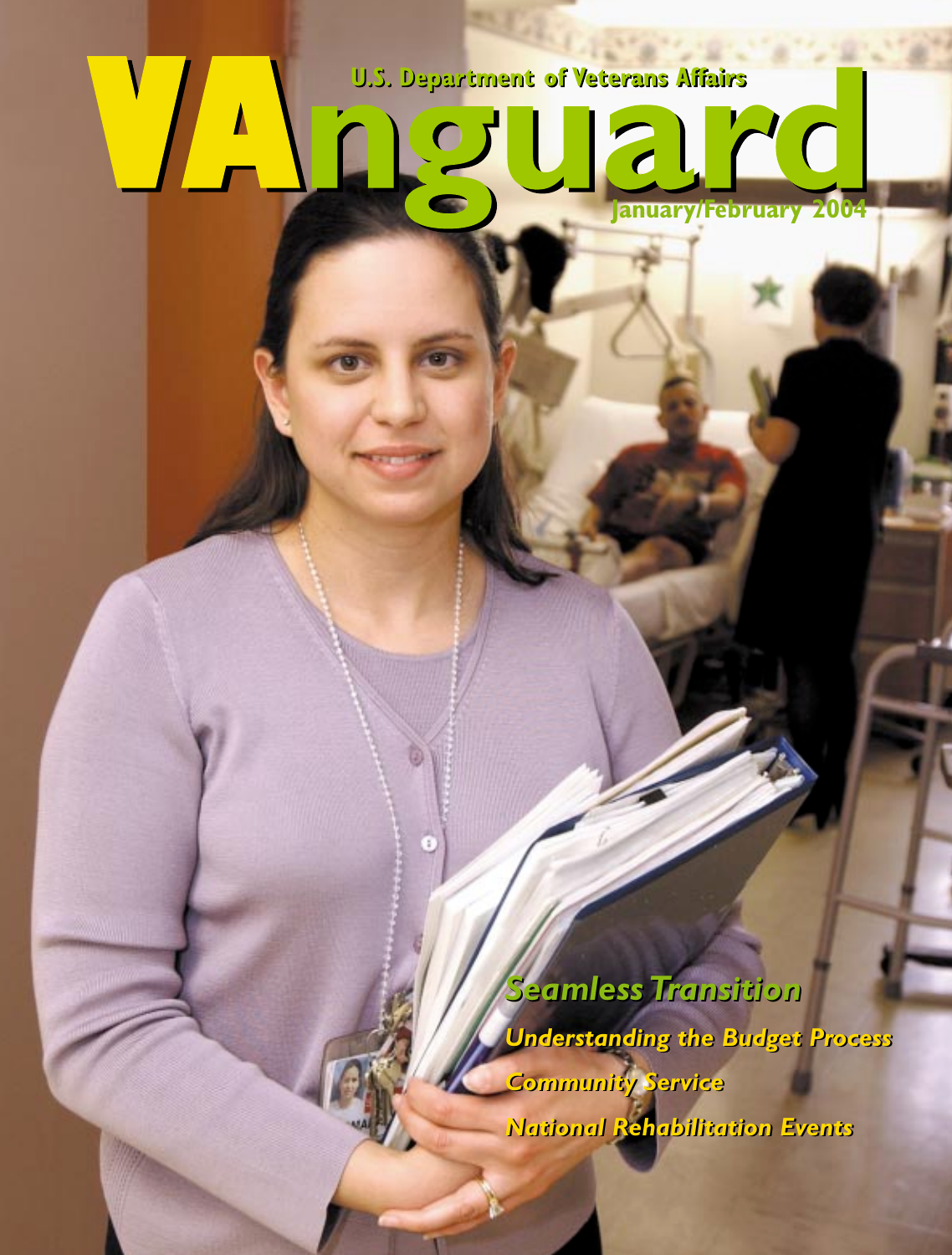







*VAnguard VA's Employee Magazine January/February 2004 Vol. L, No. 1 Printed on 50% recycled paper*

*Editor: Lisa Respess Assistant Editor: Matt Bristol Photo Editor: Robert Turtil Published by the Office of Public Affairs (80D)*

*Department of Veterans Affairs 810 Vermont Ave., N.W. Washington, D.C. 20420 (202) 273-5746 E-mail: vanguard@mail.va.gov www.va.gov/pubaff/vanguard/index.htm*

#### **Features**

| <b>Understanding the Budget Process</b>                                            | 6              |
|------------------------------------------------------------------------------------|----------------|
| how the department gets a budget every year                                        |                |
| Good Neighbor Policy                                                               | 8              |
| employees are showing their community spirit                                       |                |
| One Man's Legacy                                                                   | $\overline{2}$ |
| keeping the memory of Juel Marifjeren alive                                        |                |
| Mission Status: Not Business as Usual                                              | 16             |
| VA and DoD are making gains on the goal of seamless transition                     |                |
| <b>Last Man Standing</b>                                                           | 20             |
| James Little may be the last of VBA's Vietnam service contact reps still on duty   |                |
| <b>Healing Body and Spirit</b>                                                     | 22             |
| a look at what it takes to host one of VA's national rehabilitation special events |                |
| Continuing a Tradition of Honor                                                    | 25             |
| presidential memorial certificates help comfort grieving families                  |                |

#### **Departments**

| Letters             |    | <b>Medical Advances</b>  | 29  |
|---------------------|----|--------------------------|-----|
| Management Matters  | 4  | <b>Have You Heard</b>    | 30  |
| Outlook             | 5. | <b>Honors and Awards</b> | 3 I |
| Around Headquarters | 26 | <b>Heroes</b>            | 32  |
| Introducing         | 28 |                          |     |



#### *[On the cover](#page-0-0)*

*Xiomara Telfer, a social worker at the Washington, D.C., VA Medical Center, was detailed to the VA seamless transition office at Walter Reed Army Medical Center, where she works side by side with military case managers helping wounded soldiers. Photo by Robert Turtil*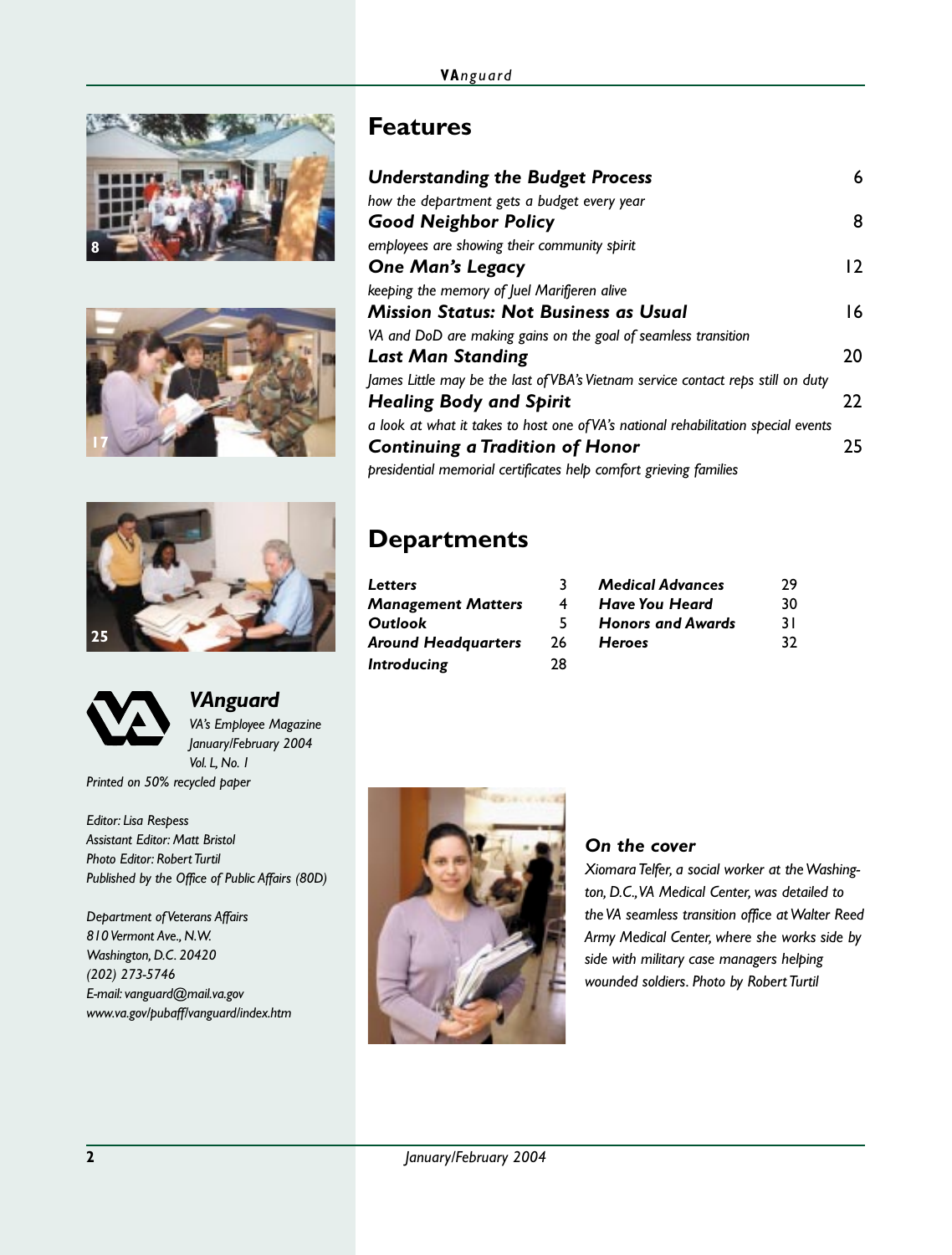#### <span id="page-2-0"></span>**Vietnam Women's Memorial Honors All Who Served**

Thank you for your story "Healing the Healers" on the Vietnam Women's Memorial 10th anniversary in the November/December issue. But your beautiful tribute to the women of the Vietnam era needs clarification.

While the article does highlight that the memorial was dedicated to military women in the nation's capital, it leaves the reader wondering if the monument only honors nurses with the statement: "The bronze sculpture depicting three American combat nurses" and a reference that I said it is a tribute to Vietnam veteran nurses. The monument has no identifying insignia; it represents all women who served during the Vietnam era without reference to specialty. The interpretation is left up to the viewer. Yes, the woman tending to the wounded soldier is a medical professional, a caregiver, nurse, doctor or corpsman. However, the



#### **Garden Delights**

MARIAN MCCONNELL

*Colorful annuals and perennials, along with ripe vegetables and fresh herbs, fill the greenhouse at the Salem, Va., VA Medical Center. Veterans in the medical center's Compensated Work Therapy program sow the seeds, tend to the plants and maintain the greenhouse year round. They also build custom display gardens that highlight their creative talents, like the one above designed by veteran Dawson Akridge. Their list of customers includes the City of Salem, Roanoke College, the Greenvale School's Five Senses Garden, and a local landscape contractor.*

other two figures represent women serving in a variety of specialties.

The objective of the Vietnam Women's Memorial Foundation is to acknowledge and honor all women who served around the world during the Vietnam era. We must remember and embrace them all in our tributes. To learn more about these women, please go to *www*. *VietnamWomensMemorial.org.*

*Diane Carlson Evans Founder and President Vietnam Women's Memorial Foundation*

#### **Halloween Treats to Iraq**

At Halloween my children always get way more candy than I ever want them to eat. This year my 8-year-old daughter (who has been very concerned about our soldiers) decided she would pick a few pieces out and send the rest to soldiers in Iraq.

Our church routinely prays for the soldiers and the congregation members that have loved ones or friends there put their names in our bulletin so we can pray for them by name. Anna (my 8 year-old) decided to pick a name and send the soldier her candy as a surprise. She told her friends and soon she had others offering their trick or treat candy as well. My 5 year-old wanted to get into the act so she donated her candy as well (minus the chocolate—that was just too much for her to give up!).

We gathered up about 7 pounds of candy and sent it to one soldier that Anna had picked with a request that he share with others there. Every night the girls ask if we are still fighting and we answer "yes." Anna responds, "Do you think they liked the candy? When can we send

more?" I thought you'd like to know it's not just VA employees who are concerned about our soldiers but their families too.

> *Susan E. Gaffney Nursing Supervisor St. Louis VAMC*

#### **Back to Work**

I just returned to work at the VA in the Indianapolis Regional Office. The same week I returned to my friends at the VA, the November/December *VAnguard* was distributed in our office.

Matt Bristol did a great job capturing my story and I appreciate his efforts on behalf of all the veterans called up for OIF from the ranks of the VA. It feels great to be back amongst the ranks of those serving our veterans. Good job, *VAnguard!*

*Carroll N. Harris III Veterans Service Representative Indianapolis VARO*

#### **We Want to Hear from You**

Have a comment on something you've seen in *VAnguard?* We invite reader feedback. Send your comments to *vanguard@mail.va.gov.* You can also write to us at: *VAnguard,* Office of Public Affairs (80D), Department of Veterans Affairs, 810 Vermont Ave., N.W., Washington, D.C., 20420, or fax your letter to (202) 273-6702. Include your name, title and VA facility. We won't be able to publish every letter, but we'll use representative ones. We may need to edit your letter for length or clarity.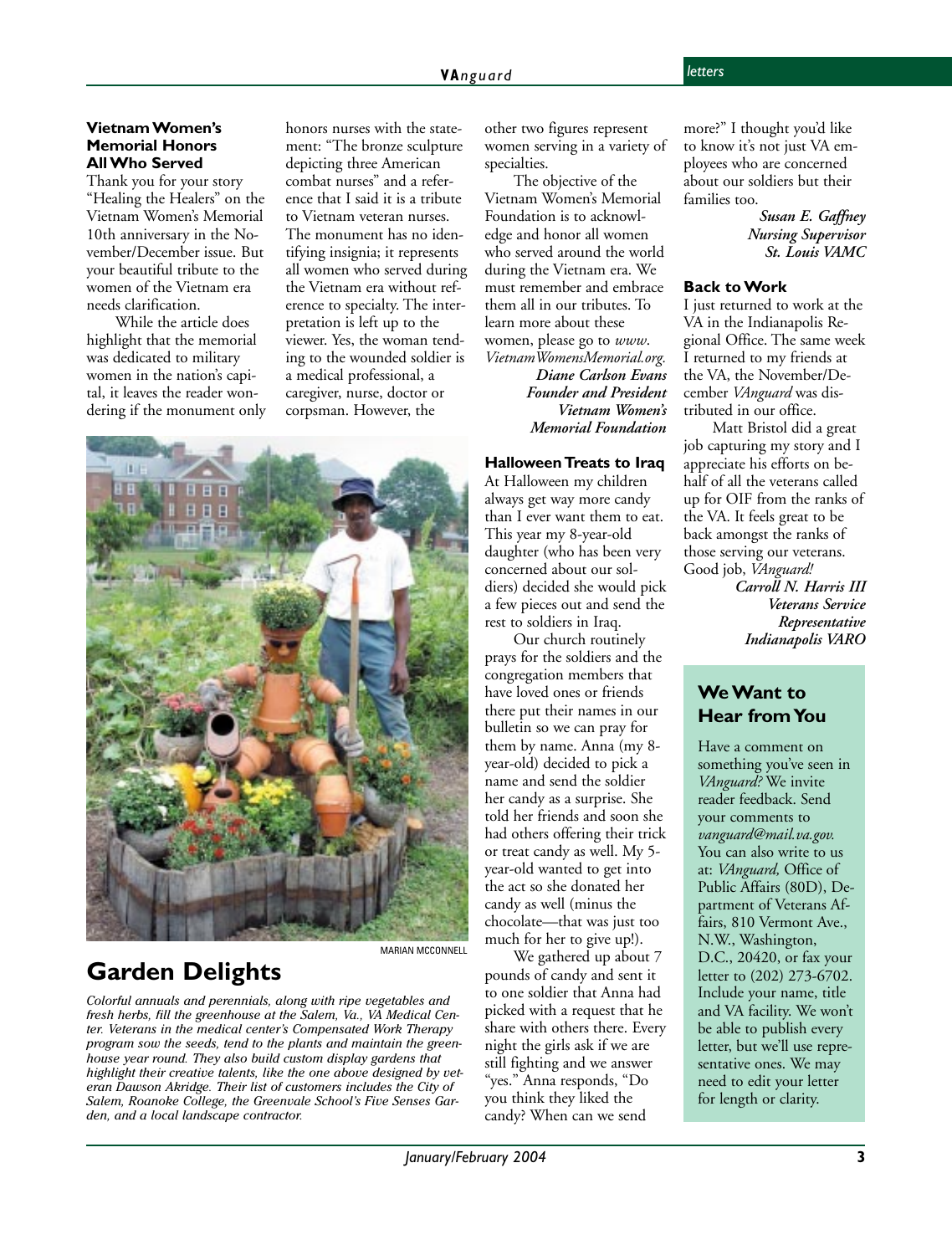<span id="page-3-0"></span>

#### **Supporting Veterans in Business**

*Scott Denniston Director, Office of Small and Disadvantaged Business Utilization*

 "Veterans in Business—*Still* Serving America" is the motto of VA's Center for Veterans Enterprise (CVE). This headquarters organization is a division of the Office of Small and Disadvantaged Business Utilization. Created in 2001, the CVE's mission is to assist veterans who want to open or expand a small business.

CVE staff work with community and corporate partners across the country. There are more than 1,000 local Small Business Development Centers that provide start-up assistance and training for individuals beginning the entrepreneurial path. In December, President Bush signed legislation that will enable veterans to use their GI Bill education benefits for business development courses from selected providers.

Once a veteran is in business, CVE matches that owner with buyers, mentors and trading partners who have volunteered to support the veterans' business community. One principal tool is the new VetBiz Vendor Information Pages, an online database where veterans can describe the products and services they sell. This service is free to the owners. Buyers can browse the vendor pages to locate businesses selling the products or services they need. The database is available on the Internet at *www.vetbiz.gov.*

Anyone who finds a veteran-owned small business can register that company online, just by entering the

business name, a contact name and an e-mail address. The firm will then receive a mail message asking it to complete some additional information before the company is put on the public page.

CVE is conducting a campaign from February through mid-May to populate the database. The VA employee who registers the most businesses and the VA facility that registers that most businesses will be honored during the annual Champions of Veterans Enlumbia shuttle accident. Veterans and service-disabled veteran-owned small businesses are vital partners with the Departments of Defense, State and Homeland Security in the war on terrorism.

Every federal agency has a performance goal of spending at least 3 percent of their prime contract dollars with businesses owned by serviceconnected disabled veterans. This goal has been measured since fiscal year 2001. To date, no cabinet-level department has achieved the 3 percent minimum requirement.

population. The complete report is available on CVE's Web site, *www.vetbiz.gov.*

One of the recommendations took effect in October. VA's executives are now being formally evaluated on their achievements with veteran-owned small businesses and service-disabled veteranowned small businesses.

VA has a proud history of supporting veterans through worldclass health care, effective and timely delivery of benefits, and burial with dignity and honor in national cemeteries. For

#### *We all have an obligation to provide opportunities for veterans to participate in the economic system they fought to defend.*

terprise awards program in June. Details are available on the Web site.

Today, veterans and service-disabled veteran-owned small businesses are providing VA with a wide variety of products and services, including medical/surgical products, construction services, IT services including security transcriptions and medical coding services, and many others. A veteranowned small business designed and built the containers used for the national stockpile of pharmaceuticals for homeland defense. A service-disabled veteran-owned business developed VA's VetBiz database and is now doing data collection for NASA in support of the Co-

VA is the only agency to voluntarily establish a 7 percent goal for our employees to contract with veteran-owned small businesses. Regulations are being written now to give buyers a set-aside tool to help them contract with servicedisabled veterans. Additionally, many federal contractors have two subcontracting performance goals—one for service-disabled veterans and a second for veteran-owned small businesses.

Secretary Principi has publicly expressed his support for veterans in business. Last year, he accepted the recommendations of a task force chartered to study methods that will improve our department's performance with this business

many veterans, entrepreneurship is a lifelong dream that VA can support with little effort. We all have an obligation as we make decisions in spending resources entrusted to us to provide opportunities for veterans and servicedisabled veterans to participate in the economic system they fought to defend.

In 2004, let's surpass the 3 percent and 7 percent goals! Veterans in Business— *Still* Serving America! VA

#### **On the Web**

Visit the Center for Veterans Enterprise Web site at www.vetbiz.gov.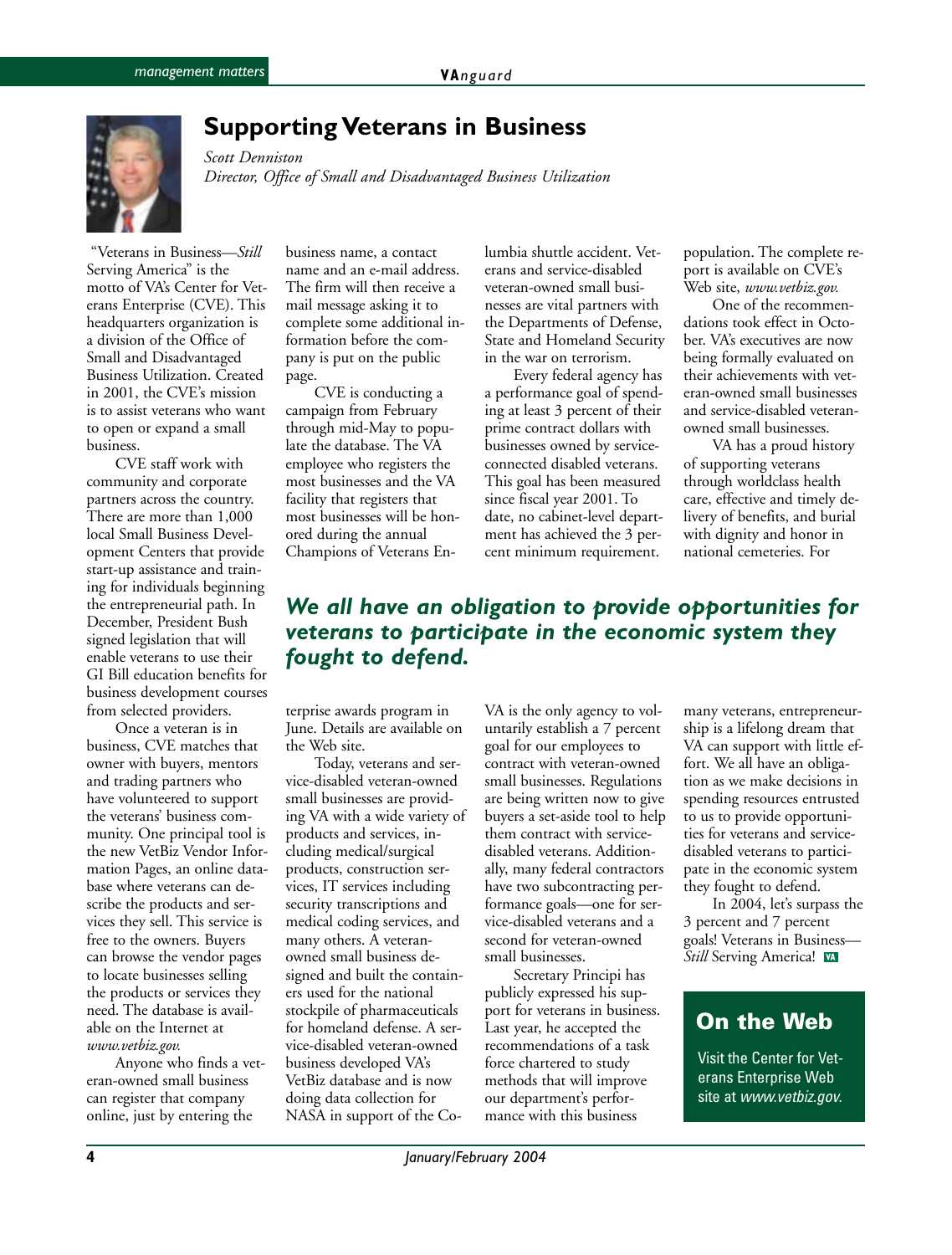<span id="page-4-0"></span>

**Our Other MIAs: Those Missing in America**

*Director, Homeless Programs Office*

*Pete Dougherty*

They served in different ways, but many now share a common tragedy. Misunderstood, isolated, often unseen, they are our other MIAs those missing in America.

The vast majority of men and women who served our country endured the temporary disruption of military service to return and resume a normal life. Sadly though, a small percentage came home to find they were unable to reach the American dream they had served to protect. Relationships that nurture, the comfort of a stable home, and the satisfaction of productive work have eluded these veterans. Some of them struggle with devastating addictions, mental illness and debilitating physical problems.

Many Americans accept the common misconception that most homeless men and women sit in doorways begging for handouts or accost people on the street, aggressively panhandling. The truth is that most homeless veterans exist quietly, almost invisibly, trying to cope in an environment as hostile and tough as the one they faced in the service. Their only mission is to get through the day, and for the most part they do it alone.

As the beneficiary of these veterans' military service, what has our nation done for those still wounded? The answer is we have made significant strides.

More than 15 years ago, VA began developing programs in hospitals and regional offices in cooperation with community-based organizations. It was an effort to provide medical care, access to benefits and new links to community resources that offer residential care and treatment to homeless veterans. These initiatives have helped hundreds of thousands of veterans.

Under the active leadership of Secretary Principi, who will become chair of the Interagency Council on Homelessness in April, the Departments of Housing and Urban Development, Health and Human Services and VA developed and offered funding to communities that created coordinated plans to adagency councils on homelessness, and more than 100 major cities and counties have developed 10-year plans to end chronic homelessness.

Nine years ago, VA initiated the Homeless Grant and Per Diem Program. State and local governments, Native American tribes and nonprofit organizations may apply for up to 65 percent of their costs to create a variety of services for homeless veterans. So far, the program has awarded more than \$60 million in grants that have been used for such things as transitional housing, storefront benefits and drop-in centers, clinics and mobile medical units, and the purchase of ve-

In 1988, several Vietnam veterans in San Diego felt compelled to respond to the tragedy of homeless veterans they saw unfolding every day on the streets. In a singularly American manner, their response led to a grassroots effort where those in need could enjoy the basic comforts of showers, clean clothes, good food and, most importantly, a respite from the harsh environment.

Over the past 10 years, 1,000 stand downs have been held across the country, providing places where veterans and their families could briefly escape their battle for existence and find a "hand stretched out to assist—not a

#### *Most homeless veterans exist quietly, almost invisibly, trying to cope in an environment as hostile and tough as the one they faced in the service.*

dress the chronically homeless (a person who is currently homeless more than one year, or has been homeless four or more times during the past three years, with a disabling condition). This effort has led to 11 communities receiving grants totaling nearly \$35 million.

In addition, these departments and Labor collaborated in sponsoring "policy academies" to help states improve services to the chronically homeless. Nearly all states and territories have attended these academies, many states have established or re-established state interhicles to transport clients to services. Through this effort, VA has authorized more than 8,000 transitional housing beds in every state in the nation. An additional 1,500 transitional housing beds will be added this year.

The achievements of such federal interventions have been more than fiscal they have raised national awareness of the true extent and seriousness of the problem and spurred efforts by state and local governments, community organizations and veterans service groups to develop additional ways to assist the homeless.

hand out." Stand downs vary in length from one-day events (generally called "benefits fairs") to two- or threeday events. More than 190,000 veterans, aided by 160,000 volunteers, have been reached through this effort with events in every state, the District of Columbia, many U.S. territories and on tribal lands.

Americans have a heart for those who have served. This department has and continues to offer a "handup" to these veterans. We are committed to leaving no veteran behind and we are making significant gains.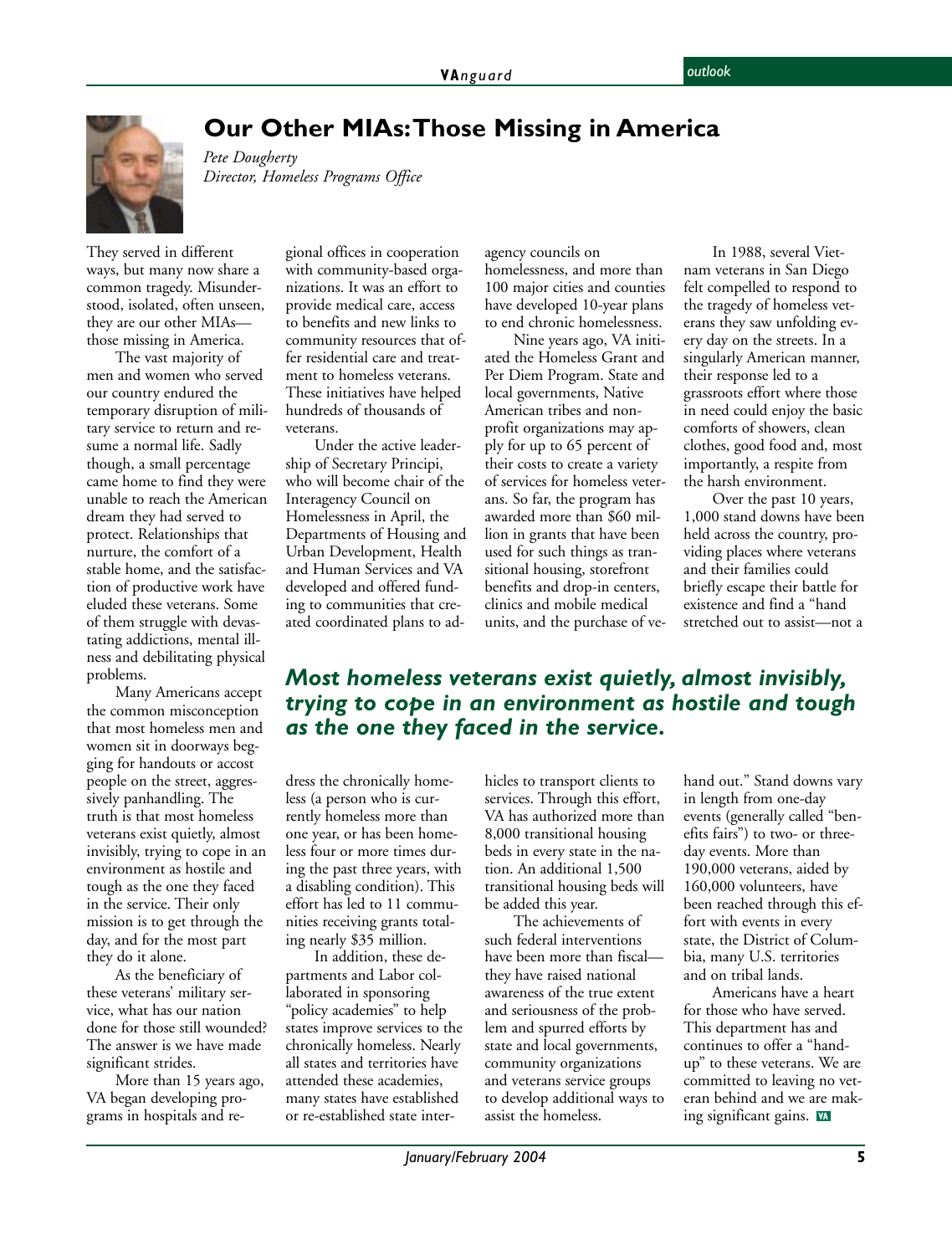**VA***nguard feature*

## <span id="page-5-0"></span>chief, the President and his staff produce an outline of the goals each department should achieve in the up-**Understanding the Budget Process**

coming year. These informal goals are expanded on by the President's staff, with help from the Office of Management and Budget (OMB), until the President's goals are expressed as a firm set of budget and policy guidelines which will eventually form the backbone of the budget submitted to Congress in February of the next year.

While the President provides guidelines for all of VA, he does not always spell out how his goals are to be achieved, or provide specific guidelines for VHA, VBA and NCA. So it's up to VA to take the President's guidelines and expand them into a document that codifies VA's mission and the mission of each administration in the upcoming year. This is the job of VA's Executive Board.

Chaired by Secretary Principi, the Executive Board examines and redefines the mission and goals of the department and each administration. Working in tandem with the Executive Board is the Strategic Management Council. Chaired by VA's Deputy Secretary, the Strategic Management Council lays out how each administration will achieve the Secretary's goals, while remaining within the President's guidelines.

#### **From Guidelines to a Proposal**

These final sets of guidelines are then sent through VA's Office of Management and Budget to each of

**S** pending. Revenues. Deficit<br>and surplus accounts. Disc<br>Oberating and cabital funds. The *and surplus accounts. Discretionary and direct spending. Operating and capital funds. The current year, the budget year, the outyears.*

The federal budget process has a lexicon all its own that helps mystify a system that allocates taxpayer dollars to keep VA and the rest of the federal government at work. Yet for all its arcane language and behindthe-scenes mystique, the budget process is elemental to government, to VA, and to what and how much we do and when we do it.

The federal budget is the most important document in all of government. It lays out the money devoted to each department and dictates the goals and programs each department can afford.

ROBERT TURTIL

With 158 hospitals, 57 regional benefits offices, 120 national cemeteries, and more than 230,000 employees, VA has the second largest budget in the federal government. Yet despite the enormous size of VA's budget and its central role in defining our mission, many VA employees don't know much about how the budget is formulated.

#### **President's Guidelines**

The formulation process begins with the President. Our leader and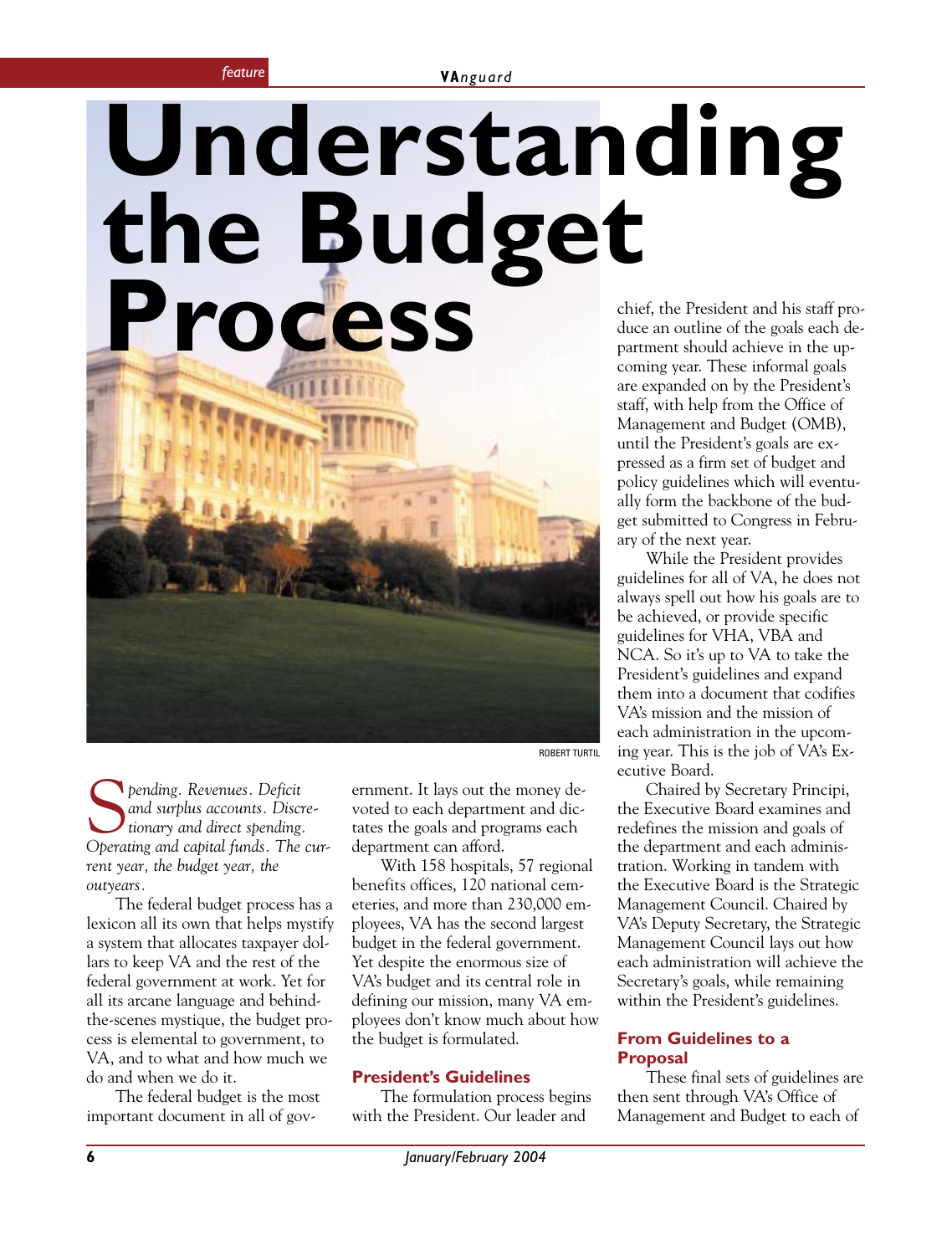the department's three administrations to be fleshed out into a budget proposal. Identifying the Secretary's program priorities and the resources needed to fulfill not only the President's policies but also congressional mandates, VHA, VBA and NCA begin constructing the budget. They pay special attention to any requests for resources outside of those requested by the President or mandated by Congress.

Aside from formulating the proposed budget, VHA, VBA and NCA develop legislative proposals for programs outside of the President's requests and congressional mandates. These legislative addenda are then sent along with each administration's proposed budget to the assistant secretary for management, assistant secretary for policy, planning and preparedness, and the assistant secretary for congressional and legislative affairs.

#### **Review**

Beginning the second week of June, each assistant secretary combs through the proposed budgets for consistency with the President's and Secretary's guidelines. It's a detailed review process; each assistant secretary must go back to each administration and discuss any programs that either fall outside of the President's budget or congressional mandates, or have requested an unrealistic amount of funds.

This back and forth allows VA to ensure the proposed budget is in line with the President's vision and that adequate legislation and information accompany any additional or new programs. These meetings also define the agenda for the Strategic Management Council's review.

The Strategic Management Council then reviews VA's proposed budget, setting specific amounts of spending for each program and laying out a timetable for the distribution of those funds. Once that's

done, VA's proposed budget is complete and it is sent to OMB along with VA's legislative proposals and annual performance plan.

#### **OMB**

VA's proposed budget is closely examined within OMB to ensure compliance with the President's guidelines and Congress' mandates. Throughout the entire process, VA experts are on hand to provide OMB staff critical and timely information. Once OMB has finished going over VA's proposed budget, it goes through one more round of pass-backs before being submitted to the President.

A pass-back is a formal and detailed process in which VA's Office of Management and Budget and individual program staff review OMB's revision of VA's proposed budget. If VA and OMB are found to have disagreements over programs or funding, the Secretary appeals the budget to OMB and works with OMB's director to resolve any differences. Once the Secretary and OMB director have resolved their differences, VA's proposed budget becomes part of the President's budget and is ready to be submitted to Congress.

#### **Congress**

The most visible part of the budget process begins on the first Monday in February when the President submits his budget to Congress. On that day, the Secretary holds a press conference and briefs congressional staff and veterans service organizations on VA's budget. Going into more detail on VA's budget than the President does during his submission, the Secretary reminds both Congress and VSOs that they are not adversaries, but partners in helping VA provide veterans the best in health care and benefits.

While the President submits his budget and the Secretary conducts his briefings, OMB submits VA's

proposed budget and justifications to the House and Senate Veterans Affairs Committees. The committees use these documents to prepare for the Secretary's testimony in the coming months.

Congress requests testimony from the Secretary, key VA leaders and VSOs with the aim of combining the President and Secretary's vision for the department with their own. Congress then drafts non-binding resolutions that are sent to the full House and Senate for debate. Once both the House and Senate pass their versions of the budget resolution, a joint conference occurs. Here, senators and members of Congress work out their differences and determine the final amounts for submission to the total budget.

Only here in the last step does Congress bring the budget back together and consider spending for the entire government. Working once again in subcommittees, the House and Senate draw up their final budget resolutions considering VA's spending, along with that of HUD, Homeland Security, DoD and others.

When each subcommittee has drafted a budget resolution, it is sent to the House and Senate for a vote. If there are still differences between the House and Senate's budget, they go into a joint committee where a final budget is worked out. Only at this point, 18 months after the President sent his guidelines to VA, does Congress convene to vote up or down on one bill to be sent to the President and signed into law.

 The budget is a long and confusing process, but it alone determines what we as an agency will, and will not, be able to do. So don't let the next budget cycle pass you by—be aware of what's going on and how it will affect VA operations in your area.

*By Antonio Williams*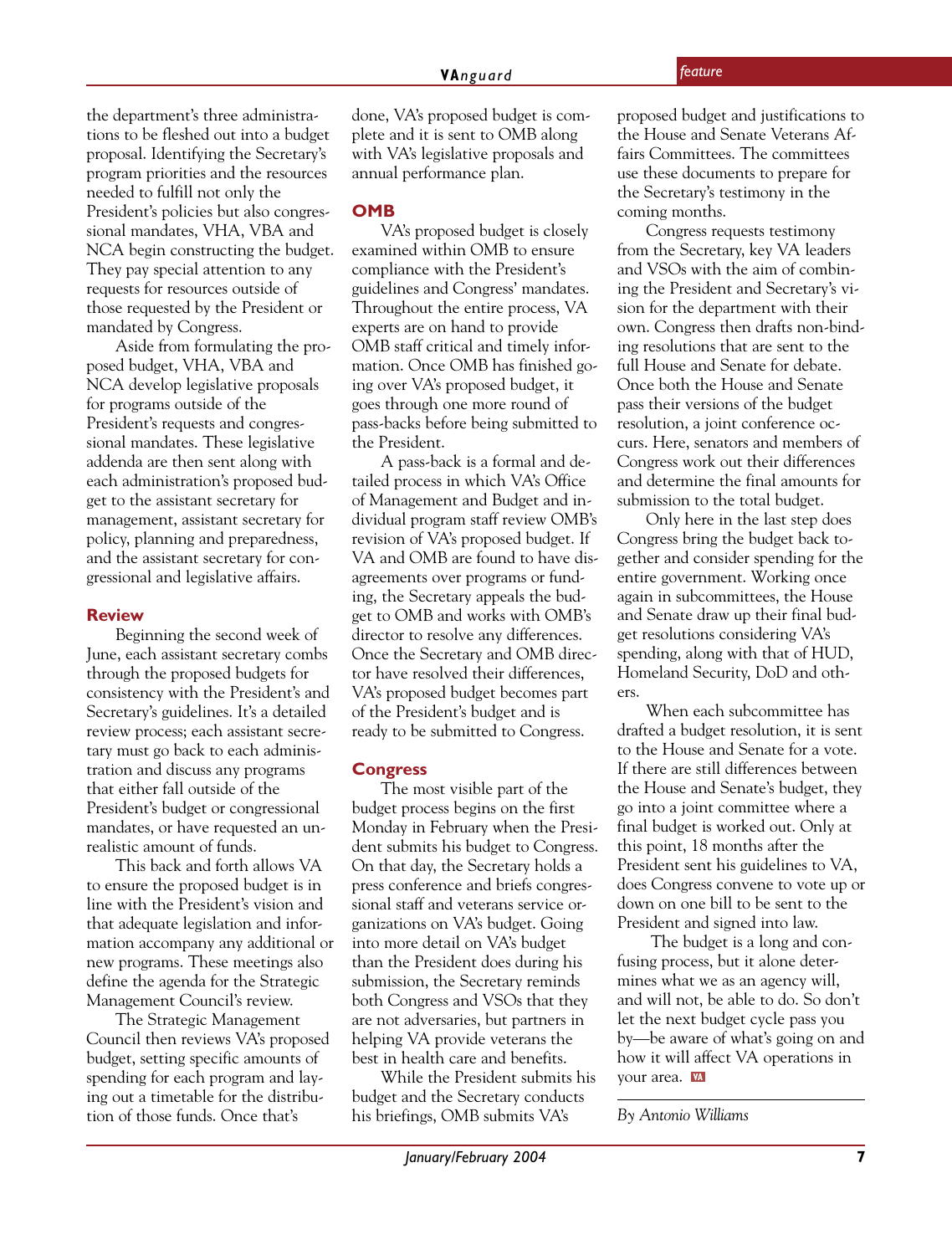<span id="page-7-0"></span>

# **Neighbor Policy**

VA employees from coast to coast are discovering that community service pays big dividends.

otivated by generosity and thankful for their own blessings, VA employees are giving back to their communities in both time-tested and innovative ways. And they're bringing strength in numbers, diversity, organization, commitment and a wide range of

*Above: Omaha, Neb., VA Medical Center employees volunteer to paint homes of elderly or disabled residents in a program called Brush Up Nebraska. Last year, teams of volunteers painted 115 homes; since the program started in 1989, more than 1,700 area homes have been painted.*

other skills and resources to their efforts.

They've learned that being a good neighbor reaps big rewards, not just for the individual but for the organization as well. Community giving and volunteerism promote positive public views of VA, encourage staff interaction, boost employee morale and team spirit, and enhance employee pride and job satisfaction.

#### **Mixing fun, fitness and giving**

Thousands of VA employees participate in various walk-jog-bikeroll-bowl-a-thons nearly every weekend, weather permitting. Some events take a few hours on a Saturday morning, while others go on for 24-hour stretches.

With additional contributions from individual and group projects such as auctions, bake sales and quilt raffles, VA employees have generated much-needed funds to fight or support victims of cancer, cerebral palsy, AIDS, Alzheimer's, diabetes, birth defects and other devastating diseases.

At the Aleda E. Lutz VA Medical Center, employees participated in the Saginaw County, Mich., Co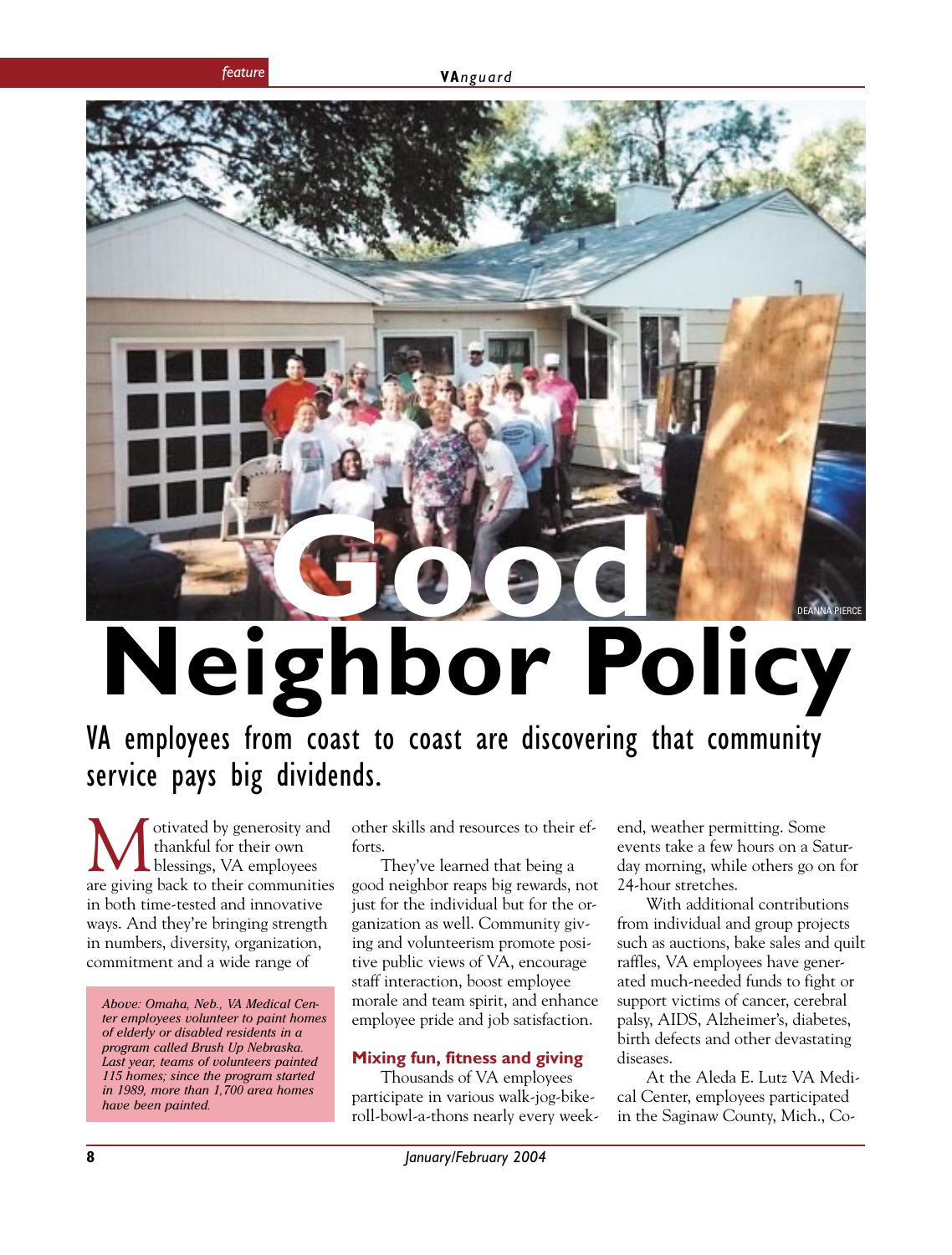Med-ey Baseball Tournament, which raised \$3,000 for organ transplant recipients and added names to the Michigan Donor Registry.

#### **Partnerships in Education**

Partnering with schools is a popular form of community service in VA. Facilities around the nation report hundreds of volunteer hours donated in classrooms, numerous school supply drives, transfers of excess equipment, and training opportunities.

Employees at the Salem, Va., VA Medical Center receive two hours of authorized leave each week to participate in the Help One Student To Succeed program. The HOSTS program has brought eight volunteers to local elementary schools to tutor second-graders.

The Tucson, Ariz., VA Medical Center filled the need of local schools lacking computer systems because of budget constraints. The facility donated 87 surplus computers to six southern Arizona school districts.

The Louisville, Ky., VA Medical Center's EEO Committee participated in the Kentucky School for the Blind's 25th annual Junior Olympics Track and Field Event. Volunteers served as guides for 190 blind or visually impaired athletes from four states. "Our participation was significant because we filled a void that was created by other sponsors and volunteers opting not to participate this year," said Esther Kaufman, a social worker at the medical center.

Employees from the North Little Rock, Ark., VA Medical Center's Office of Resolution Management built and ran a booth for photo ID and fingerprinting at a local school's fall carnival. They've also started an annual career day, which involves a "When I Grow Up" essay, art and poetry contest for fifth-graders. And the Little Rock

VAMC was recently asked to provide judges for the Little Rock Central High School Student Science Fair.

The Denver Distribution Center is VA's distribution point for hearing aids and products, prosthetic socks and components, aids for the visually impaired, and orthopedic items. The center partners with Jefferson County schools, bringing benefits to both students and VA.

Emotionally and physically challenged students spend two to three hours a day assembling packing boxes which are used to ship products worldwide. In the process,

the students improve their dexterity and get a valuable introduction to the work environment.

#### **Healthier and Safer Communities**

It's second nature for VA to combine its health care and teaching traditions and bring them to the general public through health fairs and community outreach. The Dallas VA Medical Center and the Denver VA Regional

Office are among the facilities that have hosted community health fairs, often partnering with other local businesses and government agencies. Last year at these two facilities, a combined total of more than 100 VA volunteers gave free screenings for cancer, kidney disease, diabetes, blood pressure, cholesterol, vision and hearing tests, and more to about 1,750 people.

Alexandria, La., VA Medical Center employees volunteer their time and medical expertise at the People's Free Clinic, a nonprofit agency that provides medications and health care for the working uninsured in Central Louisiana.



*Russ Hardin, an optometry technician with the Dallas VA Medical Center, performs a vision test during the 14th EEO Community Health Fair. About 1,500 people participated in the event, and more than 100 volunteers staffed the service booths.*

*January/February 2004* **9**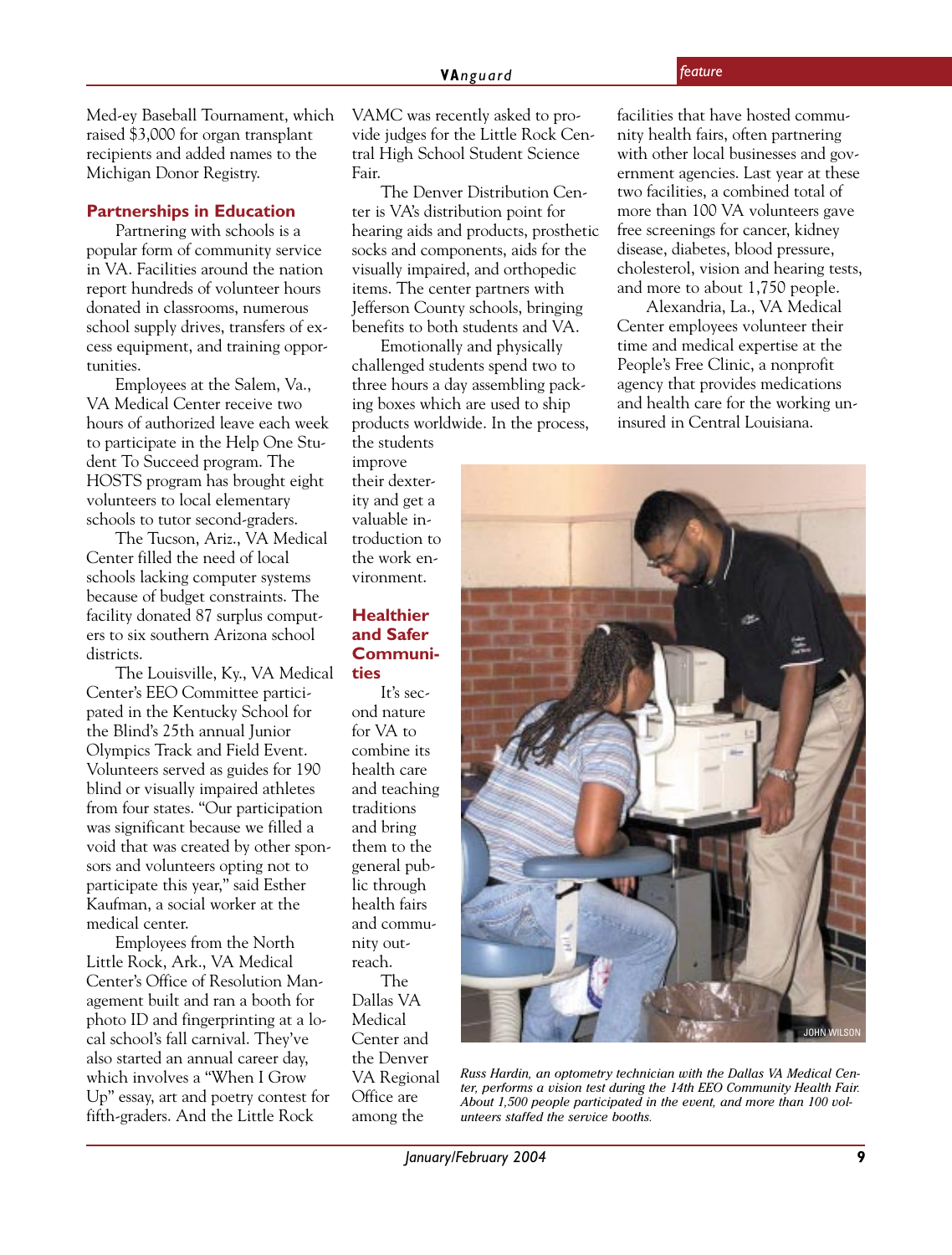During National Children's Dental Health Month, one of the Martinsburg, W.Va., VA Medical Center's dental hygienists visits a local school and conducts free dental exams, demonstrates proper dental care and provides free toothbrushes and toothpaste. As part of Fire Prevention Week, students attend safety demonstrations at the medical center's fire department and then are treated to lunch.

#### **A Helping Hand**

Employees at a number of VA facilities are choosing to help some of their most vulnerable neighbors.

The Albuquerque, N.M., VA Medical Center partners with 30 local, state and federal agencies in Project Hand-Up, an annual community outreach event for the homeless and near-homeless population. Similar to a VA stand down, the event provides meals, haircuts, clean clothing, health screenings, hygiene kits and baby items.

Birmingham, Ala., VA Medical Center's Wachita Haywood, R.N., founded the Bridging the Gap Homeless Mission in 1998 after seeing a group of homeless men living in a tunnel. She was so moved, she returned that night with food and clothing. Now medical center employees donate and help distribute food and clothing to the city's homeless through her mission. "Everyone at the medical center supports her totally," said Jeffrey Hester, public affairs officer.

Meals on Wheels programs fill a basic

need for those unable to prepare meals for themselves. The employee association at the VA Regional Office and Insurance Center in Philadelphia stores meals in their freezer and delivers 200 a week to those in need. Twenty-two members of the employee association spend at least one hour a week with their "client/ friend" developing a relationship and offering a lifeline to the outside world. These volunteers then communicate special needs, such as smoke detectors, fans and heaters, to the parent group Aid for Friends.

#### **Focusing on One Mission**

Employees at the Alvin C. York VA Medical Center in Murfreesboro, Tenn., chose to "adopt" The Good Shepherds Home, a local orphanage. Each month employees help clean and repair the home using their skills in light carpentry and electrical work. A school supply drive recently netted backpacks full of materials,

clothes and gift cards to retail stores.

AFGE Local 1631 at the Chillicothe, Ohio, VA Medical Center supports the local domestic violence shelter. Staff at the VAMC, which is the town's second largest employer, have provided the shelter with furniture, school supplies and stuffed animals, and they recently furnished the new home of a former resident.

Union president Jeaneen Summers recalls the time the shelter requested a used formal dress for a 17 year-old resident, an abuse victim who dreamed of attending her prom. "One thing led to another and [VA employees] came through with a new dress, new shoes, professional hairstyling, limo service and dinner at a restaurant. It was a real Cinderella story." Summers was unable to give an update on the teenager. "We never knew her name," she said.

The Battle Creek, Mich., VA Medical Center's employee volun-



*The Cheyenne, Wyo., VA Medical Center's American Cancer Society 24-hour Relay for Life team raised more than \$6,000 to fight cancer in Wyoming. The VA team was the second-highest fund-raiser in the community. They also took home the Best Costumes Award.*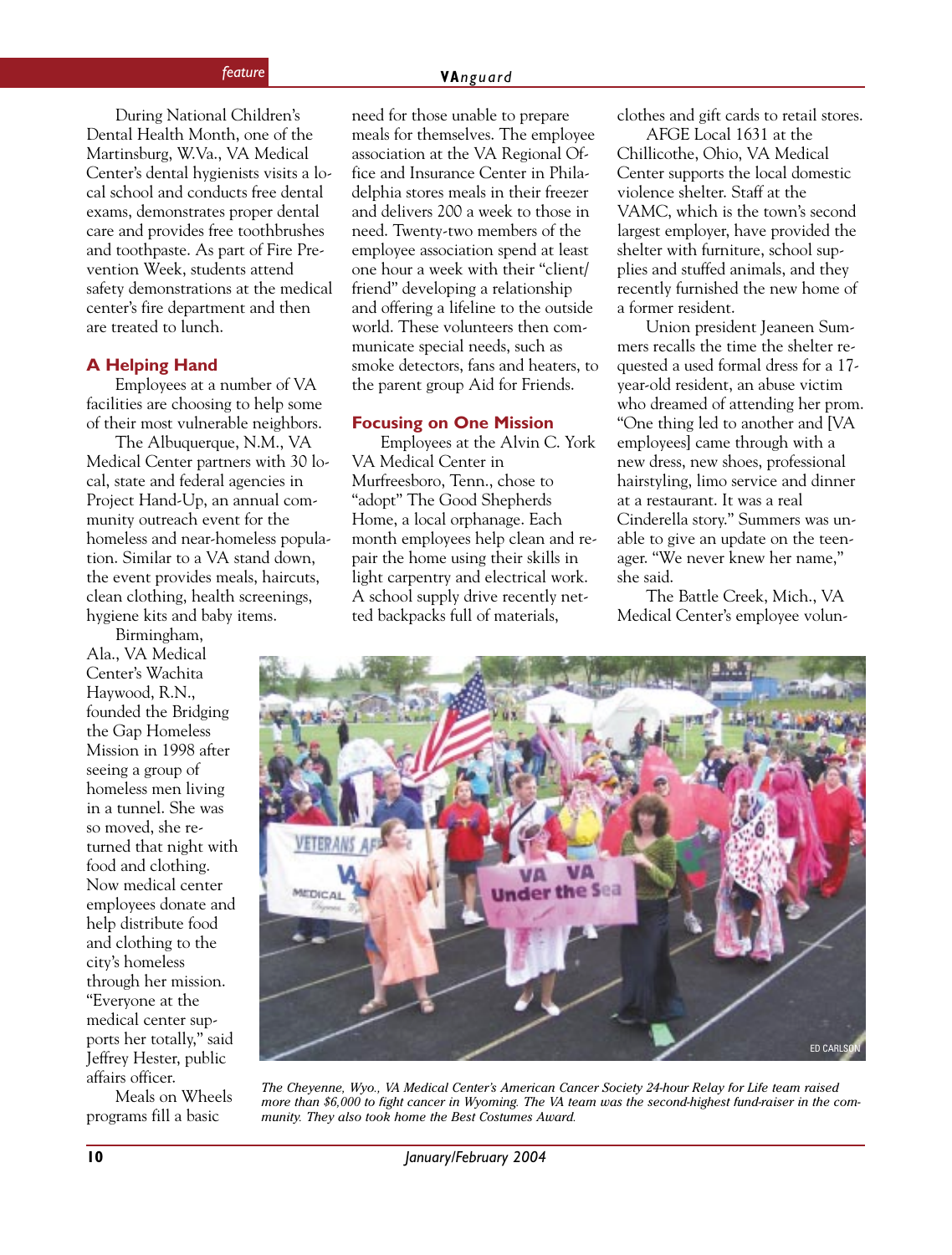

*During their first Adopt-a-Highway clean-up effort, the El Paso, Texas, VA Health Care System crew collected nearly enough auto parts to make a car.*

teer program is called Getting to Know You. Among other things, its volunteers lead activities at NorthPointe Woods, a senior residential and assisted living facility.

Belinda Murray, coordinator of the VA program, directs a sing-along with VA music therapist Margery Dusek. "It's really a blessing for us," says Murray. "Coming right from work, we are so tired, but after just one hour we feel absolutely rejuvenated. We go home with a sense that we've served their needs, but *we* feel fulfilled."

#### **Food and the Gift of Life**

The Hines, Ill., VA Hospital donates 600 pounds of food each year to the Chicago Food Pantry. The Office of Employment Discrimination Complaint Adjudication in VA Central Office sponsors food drives benefiting So Others Might Eat (S.O.M.E.), a D.C. nonprofit organization that provides food and shelter to the homeless in the nation's capital.

Sioux Falls, S.D., VA Medical

Center's Employee Association Community Service Committee responded to a local food pantry's increased need for baby formula, baby food and diapers with a drive held in memory of Dr. Martin Luther King Jr. VA staff donated more than 350 jars of baby food, six packages of diapers and cash.

Many VA facilities hold blood drives four to six times a year. Rosemary Wasluck, with the Board of Veterans' Appeals office in Wilkes-Barre, Pa., recently received a pin for donating a total of 50 gallons of blood.

#### **Clothes Drives**

Sioux Falls VAMC employees gave 87 new sweat suits and seven sweat shirts to local families struggling to make ends meet as part of their 2002 Project Warm All Over campaign. Through this year's campaign, called Shower Our Guests, they contributed hygiene kits.

Federal Women's Program members at Hines VA Hospital and at the Denver VARO sponsor clothing

drives which collect used women's career clothing and accessories to benefit a women's shelter and a national nonprofit group called Dress for Success. The clothes are used by low-income women who are going on interviews to re-enter the workforce.

#### **Hometown Heroes**

Volunteers from the Omaha, Neb., VA Medical Center contribute their time, muscle and skills to paint the homes of elderly or disabled residents in a program called Brush Up Nebraska. "It's a partnership between VA management and the union that makes this work," said Dick Williams, a carpenterlocksmith at the medical center.

Several workers are given authorized leave to pressure-wash the house, and the following weekend up to 45 VA employees come out to scrape and paint. "These houses need it real bad and the recipients are very appreciative. And we make a good time of it as well," said Williams.

Adopt-a-Highway signs are found all over the country, but employees at the El Paso, Texas, VA Health Care System may be the only ones to have stepped up to the asphalt. Up to 20 VA employees and associates donate one Saturday every quarter to cleaning a two-mile stretch of the Purple Heart Memorial Highway in El Paso.

"One thing I've seen at the clean-ups is the camaraderie between everyone," said Monti Walthall, volunteer coordinator at El Paso. "You never know who you'll get to work with … and it's usually someone you don't know well. Naturally, when the clean-up is over, there is a bond that would never have developed while working elsewhere." M

#### *By Robert Turtil*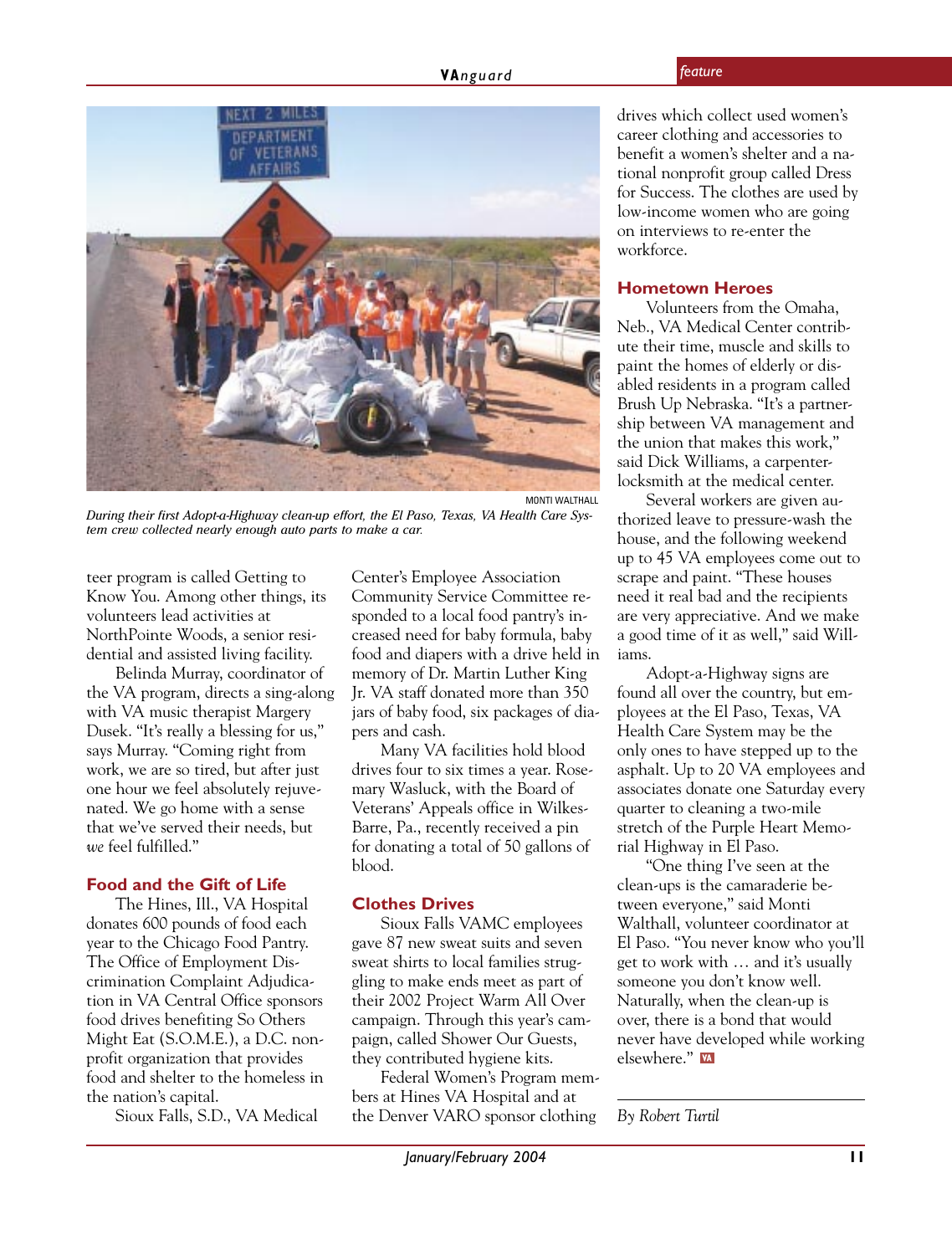# <span id="page-11-0"></span>**One Man's Legacy**

In ways large and small, VA keeps the memory of slain employee Juel Marifjeren alive.

**On** the soccer fields and bas-<br>
High School in Oak Park,<br>
Ill 26 foot "little guy" can almost ketball courts of Fenwick Ill., a 6-foot "little guy" can almost always be seen hunkering down, lowering his head, and offering thunderous claps to spur his teammates on to victory. Steve Marifjeren is the spitting image of his father in likeness and action, something his mother finds slightly eerie. She regrets that Steve never got to see his father do the very same things for his fellow VA teammates.

Steve is the son of Juel Marifjeren, a former section chief with the Chicago VA Regional Office who was fatally shot in 1998 shortly after leaving his office. The gunman was a disturbed employee Juel had fired 12 years earlier.

Since his death, Juel's legacy has been honored through both a local award in his name given by the Chicago VARO, and a national Juel



*Juel Marifjeren was a devoted father to kids Liz and Steve, encouraging their participation in sports, one of his own passions; his others were family life, work and community service.*

Award given to a first- or secondline supervisor in the Veterans Benefits Administration "who best personifies the caring spirit of service to family, friends, community and veterans which characterized Juel Marifjeren's contributions to the Department of Veterans Affairs and everyone touched by him."

Still, plaques of wood and brass

could never truly encapsulate the man Juel Marifjeren really was, according to his wife of 18 years, Kathy, and many of his former coworkers at the VARO.

"Juel was not the kind of man you could put in a nutshell," Kathy said. "He was so family-oriented, so team-oriented and so motivating. He was a very fair man. He was the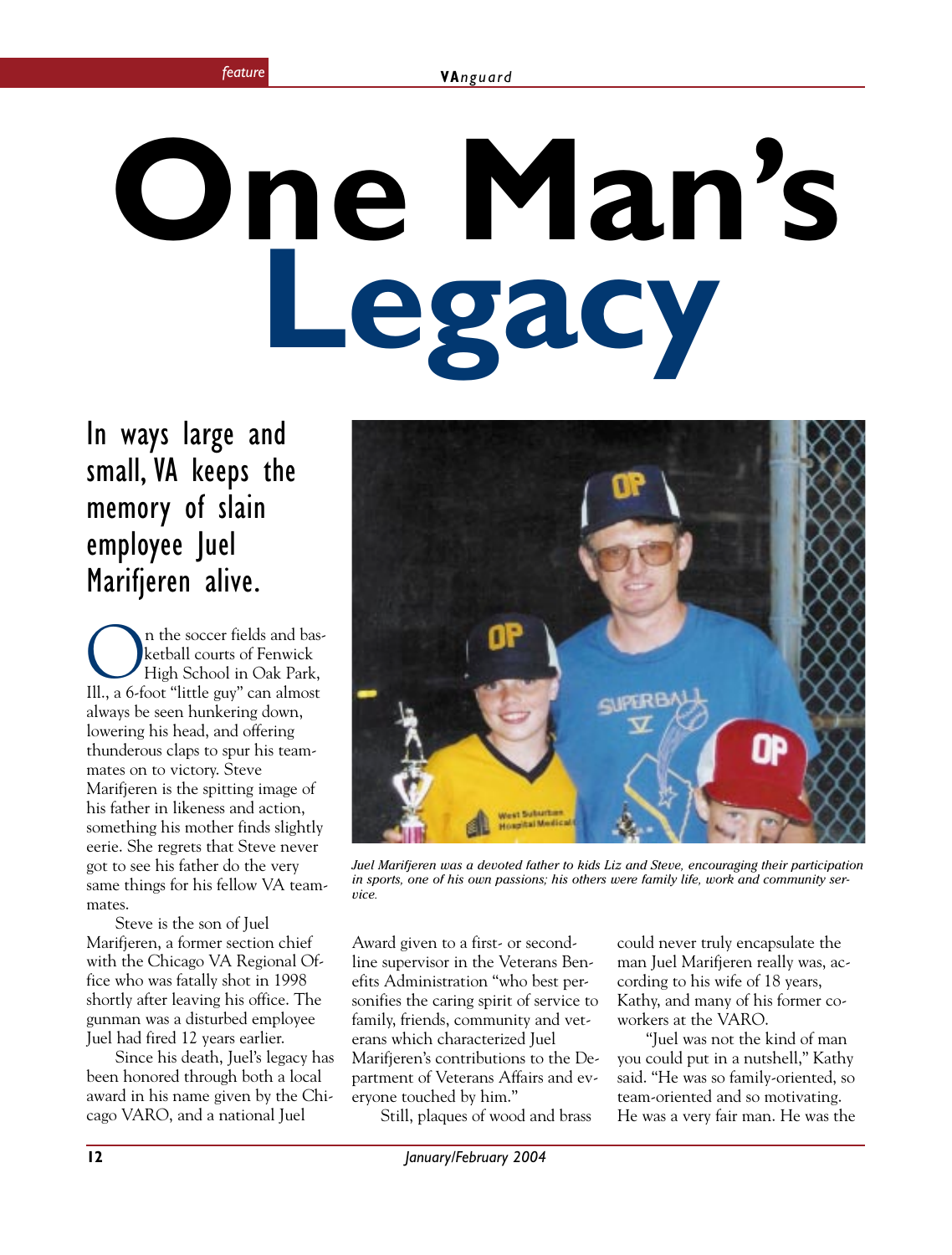kind of guy who always did what was right. He was amazing in that respect."

#### **The Memory**

Juel Marifjeren was an Army veteran who came to work for VA as a claims examiner in August 1971. Within a year he was promoted and within five, he landed a position as a unit chief. By 1980, he was named a section chief and stayed in that position, pioneering an appeals control team and earning 18 different performance awards during his career.

"Juel was a very experienced supervisor in our division," said Dave Stelzner, Chicago VARO public affairs officer and longtime friend of Juel. "He had a firm grasp of the work and what had to be done to get claims paid timely and accurately. I used him constantly as a resource for claims processing information. He had compassion for his work associates and willingly helped everyone who came to him. Many of our employees considered Juel their mentor. He was a leader who promoted morale in the division."

Juel created so much motivation in his workplace that his fellow employees still work tirelessly to honor his name. Both of the awards named for him came about through the grass roots efforts of workers at the Chicago VARO. Marifjeren's family is always invited to the ceremonies. Stelzner and David Kalish, a loan guaranty officer and Juel's best friend, go out to see his son Steve's games, and Kalish is currently working in his spare time to push forward a motion initiated by the American Legion that would name the new Chicago VARO building, completed this January, after Juel.

 "Juel was one of those people who makes a difference in everyone's life," Kalish said. "He was a fair-minded supervisor, hard-working employee, and tireless volunteer. He was patient, kind, and always a peacemaker. He was a leader who everyone willingly followed."

Aside from being a motivator and pacesetter at work, Juel was most remembered for his participation in VA sporting leagues, volunteer efforts, and service to his local church and school.

"Juel was simply a man who had to serve in every way he could," Kalish said. "He was on the school board, he volunteered for church drives and community drives, coached local baseball and soccer teams. He did everything."

One passion that was always in the forefront was his love of sports. According to Kalish, he and Juel would eat lunch together every day and the first thing Juel would always talk about was sports highlights. As Juel's children grew and started participating, their daily talks would inevitably turn to how his children's teams were doing.

"Even on the playing field, Juel was a motivational leader," Kalish

the Chicago VARO. "When I heard about what had happened, I just couldn't believe such a thing could happen to such a wonderful man."

#### **The Tragedy**

On May 19, 1998, 53-year-old Juel was shot five times in the back outside the Chicago VARO while descending into the station where he caught the subway home every day. The shooter was Robert Sawicki, a former employee who had become increasingly mentally disturbed before Juel had to fire him.

Sawicki, now a diagnosed paranoid schizophrenic, had threatened to kill Juel the day he was dismissed, but shortly afterward, disappeared to Thailand for 10 years. While memories of his erratic behavior, delusional beliefs and threats faded over that time, Sawicki was falling deeper into madness, believing the government was reading his thoughts in a vast conspiracy, and Juel Marifjeren had become a figurehead for the whole imagined plot.

"It was strange because through

#### *"I didn't know what to think. I kept telling myself it couldn't be Juel. Juel was probably there helping."*

said. "He was athletically gifted and really quick, but his primary focus always remained making sure everyone got a chance to play and promoting chances for the not-as-talented players."

While Juel is remembered for outstanding motivational leadership, no one could recall a time when he was boisterous or demanding. He was known for his quiet and confident demeanor. "He was always softspoken, compassionate and attentive, never rowdy. Juel loved the VA and his workers," said Pat Virgin, executive assistant to the director at

the criminal trials we discovered writings by Sawicki that said the only way he could uncover the whole conspiracy was to kill one of the government people involved," Kathy said. "Unfortunately, he chose my husband."

It was actually quite some time before Kathy and her two children learned of Juel's death. His usual active volunteer status had kept any alarms from ringing for Kathy that night.

"It was a weird afternoon because I had been home with a back problem and had fallen asleep on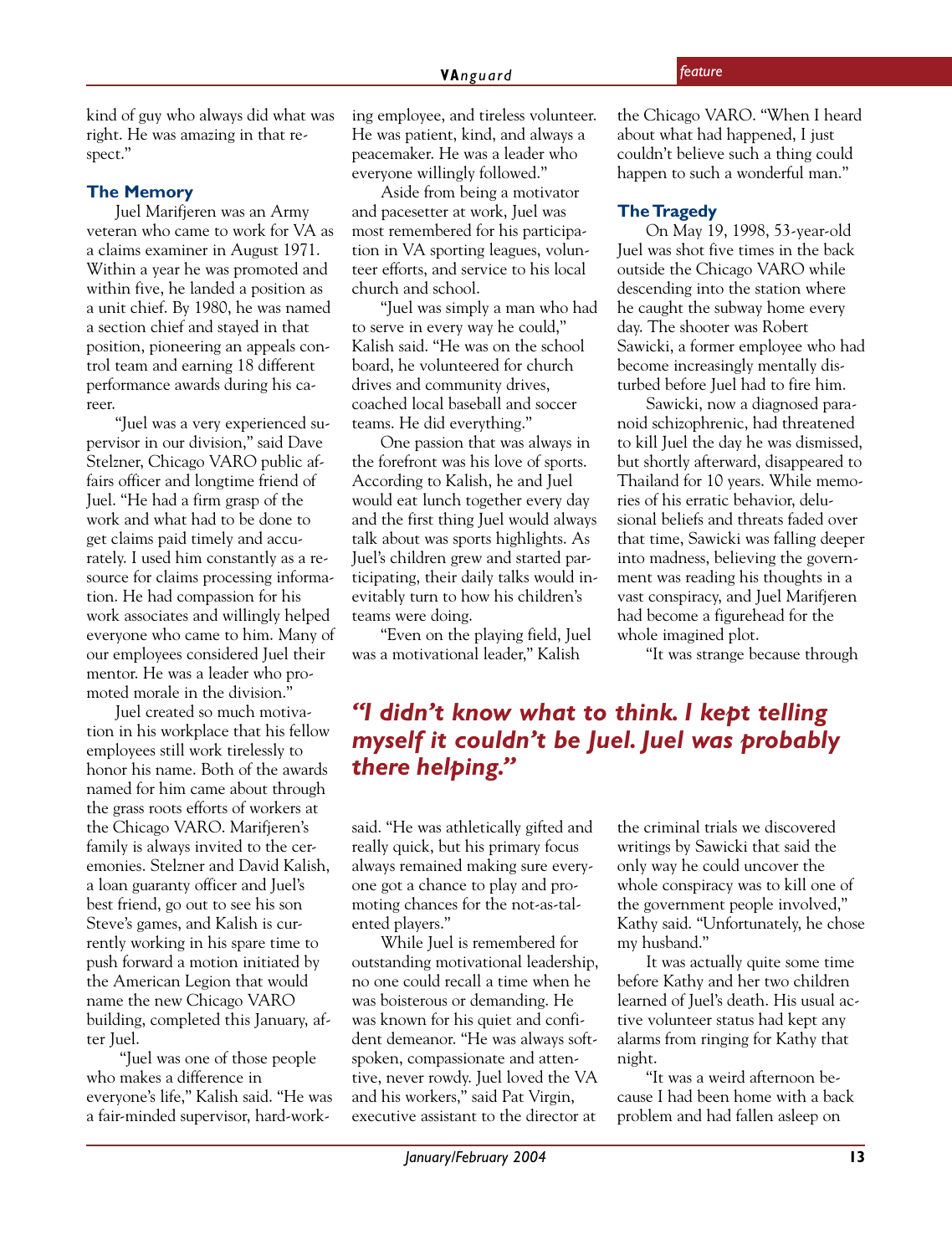

*An Army veteran, Marifjeren, above and below, began his VA career in 1971 as a claims examiner and worked his way up to section chief at the Chicago VA Regional Office.*



the couch," she recalled. "When I woke up, it was about a quarter to five and our car was still out in front of the house and Juel was supposed to be coaching baseball practice for our son's team. Juel was usually home by 4:15 or so but I just figured he had walked straight to the park since it was only about a half-mile away."

By 5 p.m., Kathy had taken the car to pick up Juel and Steve from the baseball park because Juel was

supposed to chair a 5:30 meeting at their church. Juel was nowhere to be found. She asked Steve where his father was and he told her that his father had never shown up.

Kathy reasoned that Juel must have gone straight to the church to prepare for his meeting. She went home to make dinner for her children and get them ready for an event honoring the sports and academic achievements of the school year, and the coaches of the teams. Juel was the 5th grade soccer coach for Steve's team. The plan was for Juel to meet his family there after his church meeting let out shortly before the ceremony began.

"While I was making the dinner, the kids were kind of goofing around upstairs and one of them screamed," Kathy said. "My girlfriend from down the street ran into my house and I apologized to her, telling her I was sorry my kids had startled her. What I didn't know was she had already heard about Juel and she was running in to comfort us. But when she came in and all seemed normal, and I was there apologizing for my children, she assumed it must not have been true."

That's when things steadily got more alarming for Kathy and her children. Kathy's girlfriend walked her over to the ceremony, all the while thinking the rumor couldn't be true, because Kathy would know.

As they entered the school hall together, Kathy noticed that everyone was looking at her awkwardly as she grew more confused. Then the pastor of the school approached Kathy, made some small talk and asked where Juel was. After a slight pause that seemed like minutes to Kathy, she told the pastor that Juel was in the church meeting. The pastor immediately told her he hadn't shown up for the meeting.

"Finally, I knew something was definitely wrong." Kathy said. "Panicked, I turned to a friend and said Juel hadn't taken the car, he wasn't at baseball practice, he didn't go to the church meeting and now he wasn't here for this—I have to go. My friend asked me what El (Chicago's mass transit) stop Juel uses, and when I told her she gasped."

Kathy's friend had heard the news that someone had been shot and killed on the stairs of the LaSalle and Congress stop. She told Kathy and the two ran back to the Marifieren house.

"I didn't know what to think," Kathy said. "I kept telling myself it couldn't be Juel. Juel was probably there helping or something."

Other people from the ceremony followed Kathy back to her house, as she made rounds of calls to find her husband. "I remember Bob Monaco, who worked at the VA and was a parishioner at our church, was there," Kathy said. "I remember he seemed out of place in the crowd of women in my kitchen. I was frantic. I don't even remember but I'm told I just yelled, 'What Bob, *what!*' like I knew he didn't belong there and he was supposed to be telling me something. He was the one who told me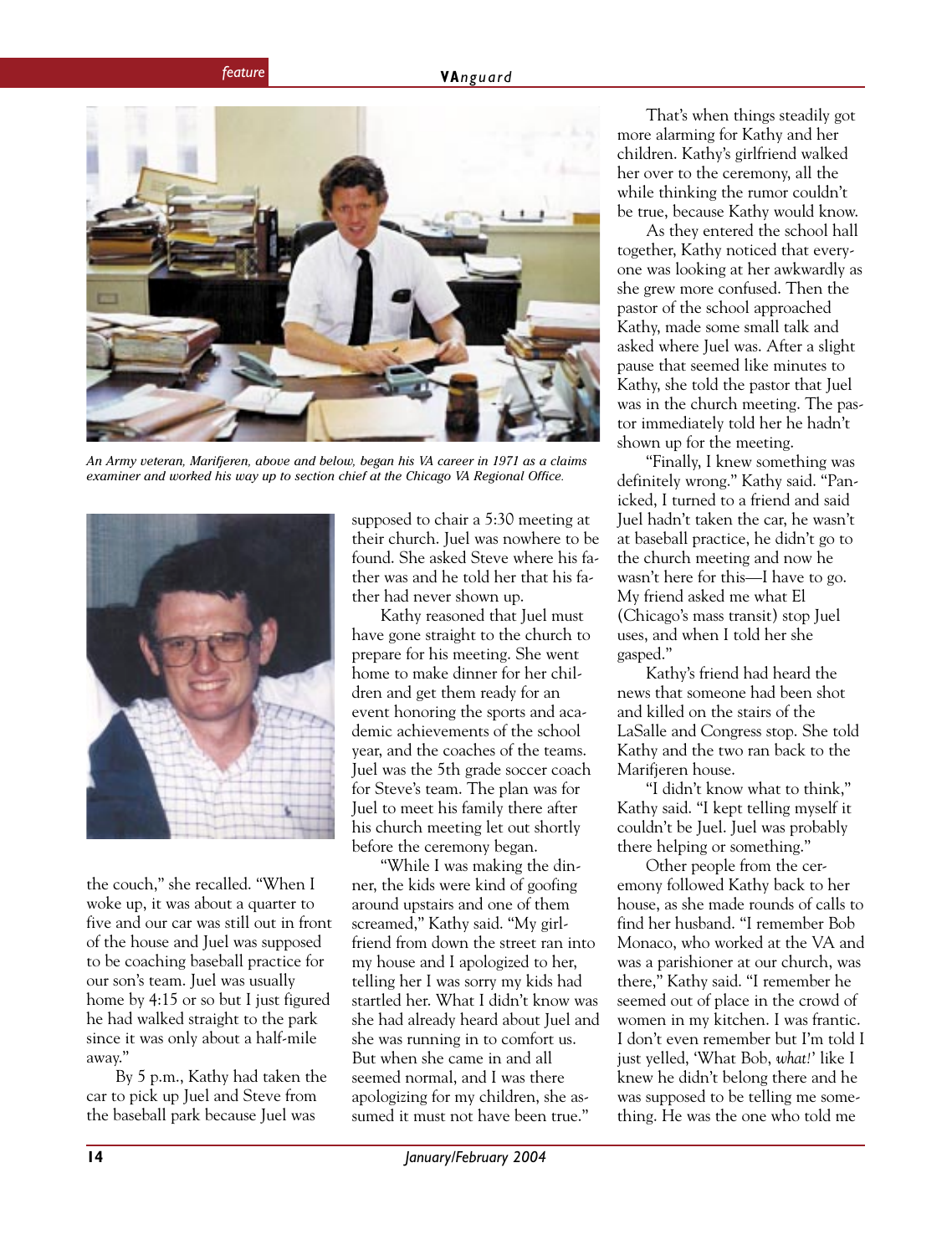there was a rumor that Juel had been killed, and that is how I found out."

The fears of Kathy and her children were confirmed later that night when a Chicago police officer appeared at the Marifjeren door. "She really didn't say anything to me," Kathy said. "I just started crying and we hugged, and we knew."

Later, when police questioned Kathy, her first instinct was to ask them about Sawicki. Sawicki turned himself in the following day.



*Marifjeren's widow Kathy and daughter Liz at last year's VBA Leadership Conference with Juel Award recipient David Roesner, of the Philadelphia VA Regional Office and Insurance Center.*

"Juel told me two months earlier that he had seen [Sawicki] outside of work but he never brought it up again," Kathy said. "He had been unusually distracted for those two months and the night before it all happened, Juel and my daughter had been watching some sort of cop drama on TV. My daughter turned to him and asked, 'Daddy, has anyone ever threatened your life?' And Juel told her about the day he fired Sawicki."

#### **The Legacy**

Since his death, Juel's legacy has lived on in many more substantial forms than fond memories. The two VA awards given in his name encourage other employees to live up to the professional, personal and ethical standards Juel always instilled in his staff.

"We love going to those award ceremonies because it just is a great way to honor Juel," Kathy said. "It's a way of honoring Juel and keeping his memory alive. The VA has been so good to us that way."

But according to Kalish, Kathy, and Stelzner, Juel was always a family man first, so his two greatest legacies are his children, each of whom carries an essence of their father in their chosen ventures.

Steve, who in every way physically resembles his father, according to Kathy, has inherited his father's athletic talent, quiet demeanor, and motivational abilities. Steve is the lead striker on his soccer team, with 39 goals already this season, and a point guard on the Fenwick basketball team.

"People have always recognized that Steve is something special and he's got a drive that is very easy to see if you are a spectator," Kathy said. "After his dad died, Steve's level of intensity went up a notch. He believes that his dad is with him all the time and I think he really feels that presence. He can change the level of a game when he's on the field."

Kalish recalls several instances in VA softball tournaments where Juel would provide that same level of intensity and be the one who changed the momentum of the game. "He had boundless talent as an athlete," Kalish said. "Whether we were playing softball or bowling, he was the star of the game even though his focus was pushing the rest of the team to victory."

Juel's daughter, Liz, hopes to be

the same kind of compassionate VA employee with a drive for doing what is right for veterans that her father was. She is currently attending Triton Junior College, and aims to be a social worker at a VA medical center.

"She is a very caring person with a lot of wisdom, just like her father, who just needs to help people," Kathy said. "She always asks me how cool would it be if she could work in the VA just like her father."

According to Kathy, Liz was extremely close to her father and still carries a lot of the pain of the loss with her.

"I think Liz needs to achieve this in her life," Kathy reflected. "Juel loved his job and doing a service for the vets to do the right thing. He always worked hard to clean up the old cases and expedite them. He didn't think that people should ever have to wait for those decisions. He loved the career he had there and the people he worked with. Liz shares those same goals and that same need to make a difference, and she wants it to be with the VA."

In the meantime, the Marifjerens continue with their lives, ever appreciative of the measures VA has taken to preserve Juel's memory, and truly feeling like a part of the VA family. Juel's survivors also include three sisters, one of whom, Judith Stoughton, is a 32 year VA employee who currently works at the Long Beach, Calif., VA Medical Center.

"We're very honored that the VA continues to keep Juel's memory alive and it really helps us in our grieving process," Kathy said. "As much as it's hard to keep going over it, it really is very heartwarming to know that his life had a purpose and people still think very good things about him." W

*By Ryan Steinbach*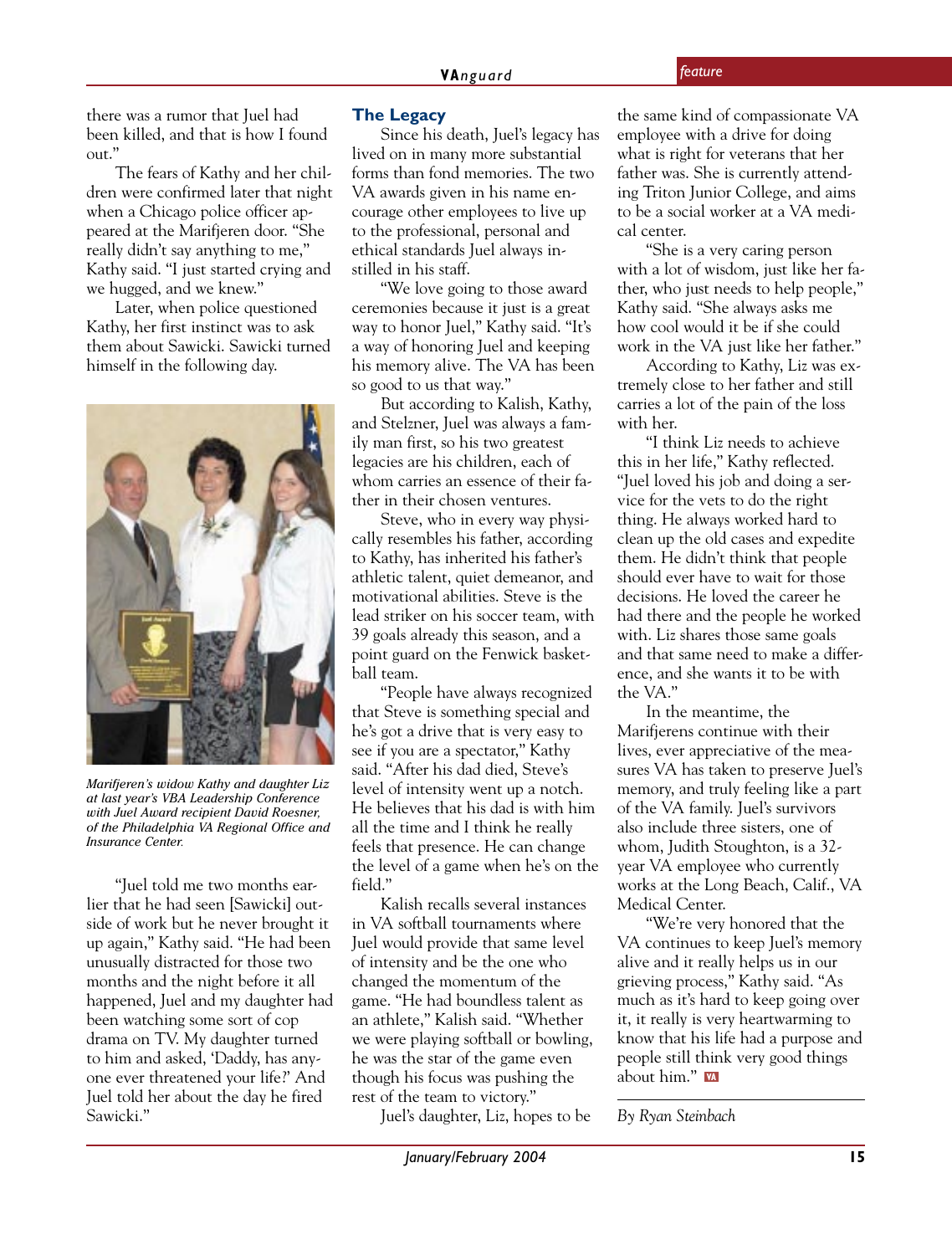### <span id="page-15-0"></span>War has prompted greater cooperation between VA and the Defense Department.

ure in Iraq, was told she would have to wait three months to see a VA doctor following her discharge.

Rather than defend the system, Secretary Principi vowed to fix it. "Events like this are unacceptable. They cannot happen again," he wrote in an Aug. 22 message to all employees. "Our actions over the next few months will define our department for the lifetime of the veterans who are now returning from Iraq and Afghanistan."

#### **A Shift In Policy**

The first step was to assemble a team to examine what went wrong. Dr. Michael J. Kussman, deputy chief in the Office for Patient Care Services, and Carolyn Hunt, deputy director of Compensation and Pension Service, served as team cochairs. One of their initial findings was the lack of VA involvement in the discharge process, particularly for servicemembers wounded in the line of duty.

It wasn't agency neglect or indifference that left newly discharged veterans on their own. It was simply

# **Mission Status: Not Mission Status: Not Business as Usual Business as Usual**

Getting the federal<br>government's two large<br>has been a priority on President government's two largest agencies to work together Bush's management agenda. But it wasn't a sharing agreement or MOU that prompted VA and the Department of Defense to re-examine one of the most fundamental aspects of their working relationship—how they care for the men and women wounded in our nation's defense. It was the plight of two combat veterRICHARD J. TREMAINE

ans who slipped through the cracks. Their stories made national

headlines last August: the Enduring Freedom veteran whose appeal for increased disability rating languished for months, and the single mom who, after nearly dying of heart failbusiness as usual—traditional procedures require veterans to take the first step when applying for VA health care or benefits. But this wasn't business as usual. America was at war and casualties were mounting: 2,413 men and

*Above: Army Sgt. David Pettigrew, who lost his entire leg to an RPG on July 8 near Tikrit, Iraq, tries out his new computerized prosthetic leg at the Denver VA Medical Center. A news crew from CBS' "48 Hours" filmed his first steps for an episode that aired Dec. 10, 2003. "When I look at these young men and women, I think that could be my son or daughter," said Judi Guy, transition coordinator at the Denver VAMC.*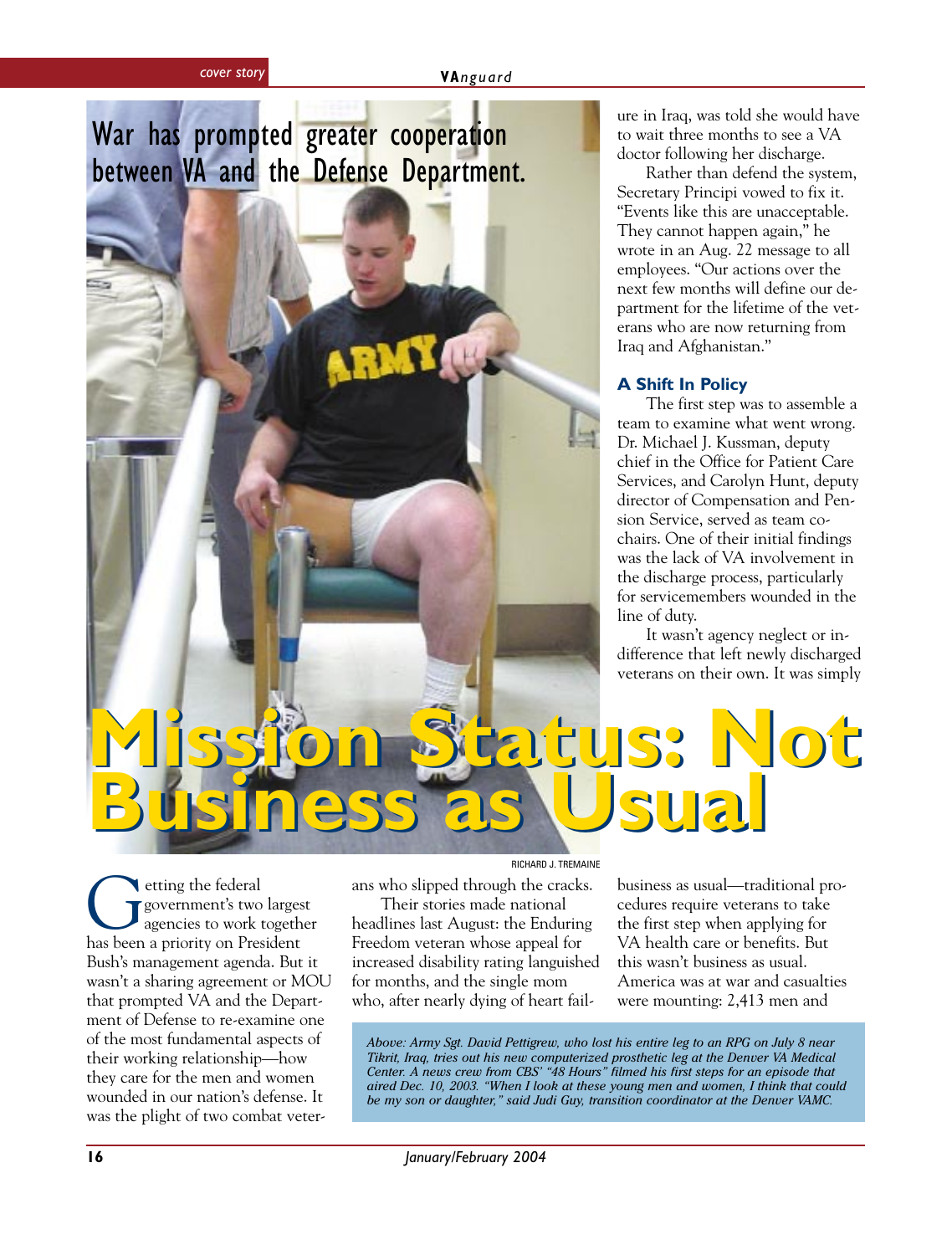women have been wounded in action in Iraq as of Jan. 8, according to Pentagon figures. The sheer volume demanded a shift in VA policy.

"Mr. Principi talks about our core constituents, the ones who bore the battle, and we weren't reaching out to them as much as we should have," said Kussman. "Our feeling was that we needed to become part of their discharge planning process where we could offer assistance in both medical and non-medical VA benefits."

The effort got underway at Walter Reed Army Medical Center in Washington, D.C., where severely wounded Army soldiers begin their recovery. Kussman, a retired general who commanded Walter Reed prior to joining VA, simply called up his old Army buddies to get the ball rolling. "We just cut through the paperwork and got this going," he said.

#### **Social Workers: A 'Logical' Fit**

From the start of Operation Iraqi Freedom, the Washington, D.C., VA Regional Office sent benefits counselor Chris Reid to Walter Reed and Bethesda Naval Hospital

to tell wounded soldiers about VA benefits and help them fill out paperwork to start the claims process. As an amputee and combatwounded vet, he also lent valuable emotional support. But he couldn't enroll them for VA health care or transfer them to VA medical facilities. "The VBA counselors were do-

#### *"Our actions over the next few months will define our department for the lifetime of the veterans who are now returning from Iraq and Afghanistan."*

ing a wonderful job, but we needed VHA people involved and the logical ones were social workers," said Jill Manske, director of Social Work Service.

Xiomara Telfer, a 28-year-old social worker at the Washington, D.C., VA Medical Center, was detailed to the VA seamless transition office at Walter Reed in August 2003. Working side by side with military case managers, she found they often got the runaround when calling a VA facility. "It was very frustrating for them because they'd



*Washington, D.C., VA Medical Center social workers Xiomara Telfer, left, and Gabriella K. Kinsolving review patient status reports with Lt. Col. Joe Truelove, chief of care continuum at Walter Reed Army Medical Center.*

be transferred from person to person," she said. With the problem identified, the solution became clear. Within a few weeks Telfer had the name and telephone number for a transition coordinator at every VA medical facility and benefits office nationwide.

"Now it works much smoother,"

acknowledged Jill Roark, an Army social worker at Walter Reed. She stressed the value of having a VA representative available to sit down and talk with wounded or sick soldiers. "When they actually see someone face to face they realize VA really cares for them, too," she said.

Beyond the walls of Walter Reed, VA social workers James Lasater, Deborah Wakefield, and Brooke Eggimann began meeting face to face with hospitalized servicemembers at Brooke, Eisenhower and Madigan Army Medical Centers, respectively. Together with Telfer at Walter Reed, they have helped nearly 700 wounded or sick Iraqi and Enduring Freedom veterans as of Jan. 8. Their help ranges from referrals, where they work directly with military caseworkers to transfer a patient's care to a VA facility, to personal consultations with patients, their families or military hospital staff.

#### **Progress, Not Process**

Secretary Principi made clear that it would be very difficult to be "overzealous" in serving casualties of America's war on terror.

Kevin Hillegas, 42, a veterans service representative assigned to *continued on page 19*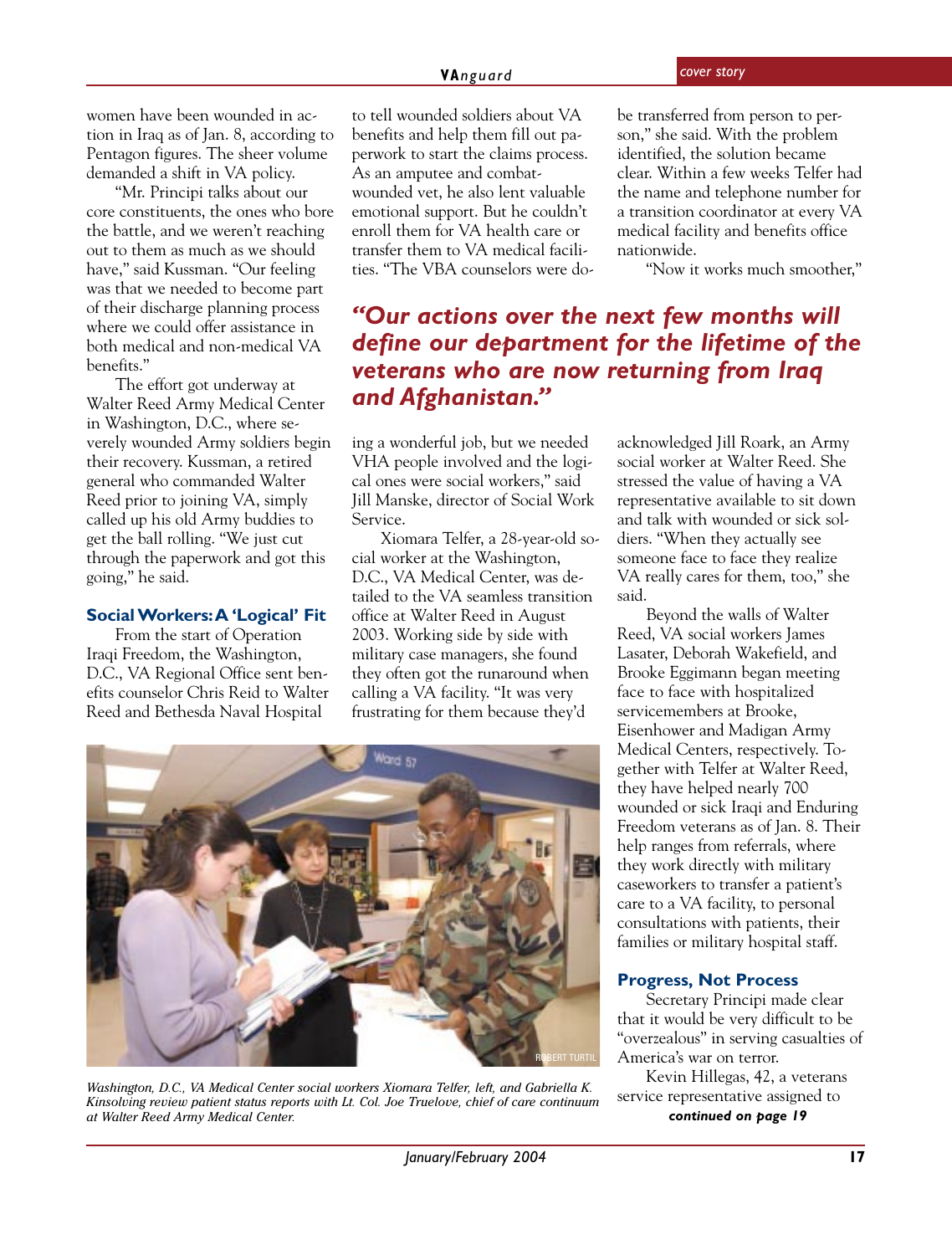#### **Wounded in Baghdad: Milwaukee VA Nurse Recovers**

A second VA employee was wounded in combat operations in Iraq. Susan Sonnheim, 45, a licensed practical nurse at the Milwaukee VA Medical Center and sergeant in the Wisconsin National Guard, was injured in Baghdad by an improvised explosive device in September 2003. She shared her experience with VAnguard in January while recovering at Walter Reed Army Medical Center in Washington, D.C.

Sonnheim left her job at the VA hospital last March when her National Guard unit, the 32nd Military Police Company, was activated for Operation Iraqi Freedom. She arrived in Baghdad on June 29, a time when U.S. forces were coming under increasing guerilla attacks. "I was very fearful," said Sonnheim. "Every second you had to watch your back."

As a military police officer, her job involved working with local police and informants to round up suspected Iraqi insurgents. They maintained a strong visible presence, conducting mounted patrols with Humvees and at times taking to the streets on foot.

One evening around 10:30 p.m., an informant ran into the police station to warn of a suspicious box in an intersection down the street. Sonnheim grabbed her M203, the Army's standard M16 fitted with a 40 mm grenade launcher, and along with her squad leader and a couple of Iraqi police officers, jumped into a Humvee to investigate.

When they reached the intersection, the Iraqi police went forward while the Americans stayed near the vehicle, which is standard procedure according to Sonnheim. From her position near the Humvee, she could see the suspicious box, but the Iraqi officers walking toward it didn't seem to notice. "They were right on top of it," she said. She went to warn them and as she approached, she saw a small wire protruding from the side of the box. "I



*Secretary Principi visits Susan Sonnheim, recovering at Walter Reed Army Medical Center.*

yelled to run and as I turned it went off," she said.

The bomb blast blew her off her feet and flung her through the air. When she hit the ground, she remembers thinking she had lost her legs. "They were so numb from all the shrapnel," Sonnheim said. Both of her eardrums were ruptured and blood clouded her vision. "I was in so much pain," she said.

She was medevaced to the 28th Combat Support Hospital in Baghdad, then on to Landstuhl, Germany, and ultimately to Walter Reed, where doctors removed shrapnel from her legs and face, including a 5-millimeter piece—about the length of the eraser on a pencil—lodged in her left eye. Once stable enough to travel, she went home to Milwaukee for a month of convalescent leave, then returned to Walter Reed in December for more surgery.

As she talked about her experi-

ence, she peeled away the black patch covering her left eye. It didn't look damaged—clear blue iris, dark black pupil—but doctors told her it will never see again. She also pulled back the sleeve on her denim jacket to show the shrapnel in her wrist. It sat just beneath the skin, jutting out as she rotated her wrist from side to side. Her physical scars are a constant reminder of an experience she can't forget. "Sometimes I think I'm still in Baghdad. I can't seem to detach myself," she said, explaining that her unit is still over there.

Sonnheim is the first

woman in the history of the Wisconsin National Guard to be awarded the Purple Heart, according to Kevin Kavanaugh, Wisconsin state commander for the Military Order of the Purple Heart and a supply technician at the Milwaukee VAMC. She is the second VA employee wounded in the war. The other is chief dentist Dr. Robert Frame, who was wounded in a Baghdad ambush last April. Both are perhaps the only VA employees called to active duty to be wounded in combat since World War II.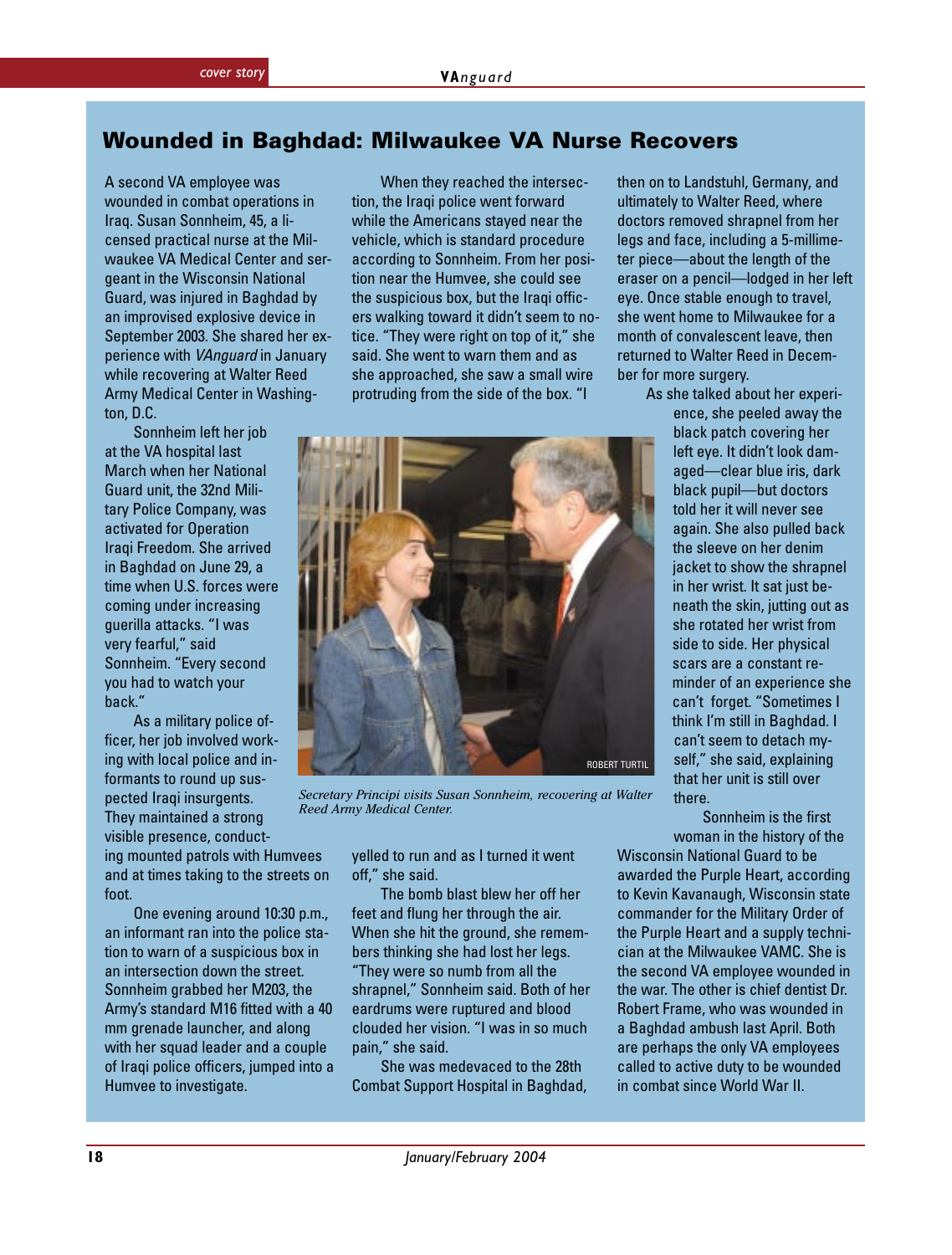

LUPE HERNANDEZ

*Kevin Hillegas, a veterans service representative assigned to Brooke Army Medical Center in San Antonio, assists Staff Sgt. Rashaan Canady with medical benefits. Canady was a forward observer with the 11th Battalion, 44th Field Artillery, 3rd Infantry Division when he was injured in Iraq.*

#### *Mission continued from page 17*

Brooke Army Medical Center in San Antonio, agrees. "A little something I learned in the Army is called selfless service," said Hillegas, a retired sergeant first class. "I don't want to hear that you can't help these soldiers or their families. Do what you have to and let the paperwork follow." His colleagues at the VA outpatient clinic in San Antonio and the Houston VA Regional Office feel the same way, he said. "There is a much heightened sense of awareness now."

That awareness isn't limited to Houston, San Antonio or cities near military installations. The signs are everywhere. From the Operation Iraqi Freedom link on the VA Homepage, *www.va.gov,* to the recorded message that greets callers to the VA Boston Healthcare System: "If you're a recently discharged veteran please press 1 to hear an important message."

Pressing 1 directs callers to the desk of social worker Shirley A. Jackson, who said she receives anywhere from three to 17 calls a day

from recently discharged veterans. She works behind the scenes coordinating the care of veterans like Phillip Fernandes, a National Guard soldier from Middleboro, Mass., who nearly died after catching a virus in Iraq. "I didn't want to eat and had stomach pains. A doctor finally diagnosed something with my heart," he said. He was whisked from a field hospital in Iraq to Landstuhl, Germany, and finally to Walter Reed in Washington, D.C.

Back in Middleboro, his wife Lynn and their two children waited anxiously for his condition to improve. Desperate for answers, Lynn picked up the phone and called Jackson at the Boston VA. "I didn't know who else to call," she said. As the weeks turned to months, she maintained contact with Jackson, sometimes calling five times a week. Ultimately her husband was medically discharged and received a heart transplant at the McGuire VA Medical Center in Richmond.

Fernandes says he is recovering well from his heart transplant and has nothing but praise for VA staff in Richmond and Boston. "It went

so smooth," he said. "They took care of my wife and everything."

Comments like that bring a smile to Jackson's face. But she has little time to reflect. She is late for a conference call and has a Feb. 7 Homecoming Day to finalize. "We're going to open the hospital just for returning vets," she said. "Whatever they need, we're going to provide." The event is on a Saturday, but no one was forced to work. "They volunteered to do it," said Jackson. "Because they care about veterans, because they have a heart. That's the kind of people we have here."

#### **A Defining Moment**

The program is in place. But will it fade away after the war? Not if Kussman has his way. "We're trying to make it permanent policy," he said. The best scenario he envisions is to establish a care coordination office in Washington, D.C., staffed by VHA and VBA representatives. The office would receive periodic listings from DoD of all servicemembers injured in the line of duty who are entering the disability process or being medically retired. "We need to make this a permanent process that will transcend the war in Iraq and Afghanistan," said Kussman.

Rarely do isolated cases of substandard service result in policy changes of this scale. But clearly this was an exception. "We will no longer wait for recently wounded servicemen and women who are struggling to overcome combat injuries to contact VA about care and benefits," wrote Secretary Principi in September. His decisive response marked a fundamental shift in departmental policy and ushered in new heights of VA-DoD cooperation—achievements that may ultimately define his term as VA Secretary. **WA** 

*By Matt Bristol*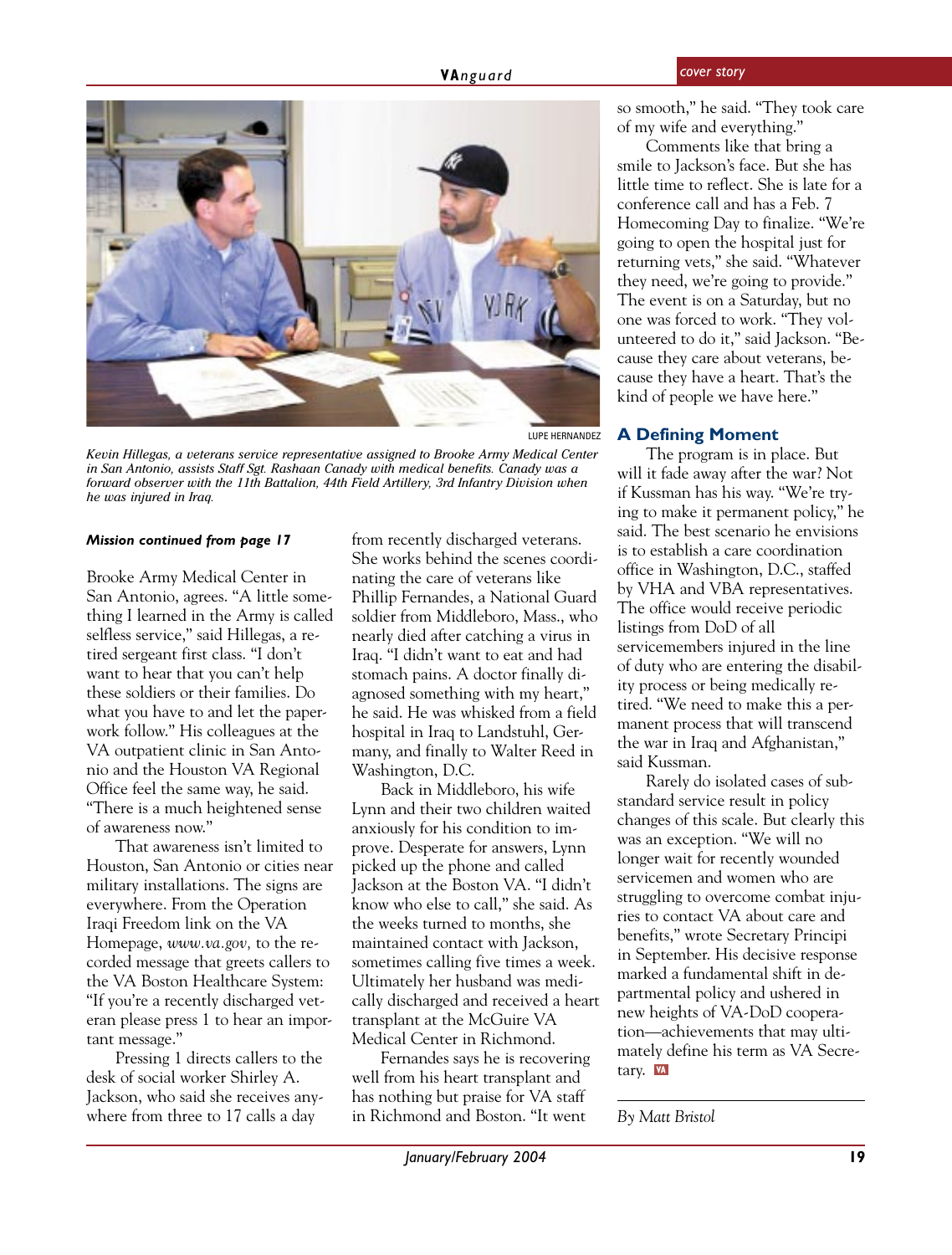St. Louis VA Regional Office's James Little may be the last of VBA's Vietnam service contact representatives still on duty.

<span id="page-19-0"></span>

Wherever there are large<br>concentrations of U.S.<br>benefits counselors are sure to be concentrations of U.S. military personnel, VBA found—both stateside and overseas—in places like Korea, Germany and Japan. Could Iraq be their next stop?

That possibility isn't too farfetched. During the late 1960s and early 1970s, about 90 VA contact representatives were sent to Vietnam for six-month tours in a program dubbed Operation Early Word. Their job was to explain VA benefits to troops rotating back to the states. But they weren't holed up in cushy offices in Saigon. They were out in the field with troops in Da Nang, Cu Chi and Long Binh. They wore flak vests and carried weapons. Two of them, Vinson Rabern, from the Atlanta VA Regional Office, and Robert Butler, from the Huntington, W.Va., VA Regional Office, were killed in the line of duty in October 1968.

James Little, 68, a field examiner with offices at the St. Louis VA Regional Office and the Poplar Bluff VA Medical Center, remembers those days. He is likely the last remaining contact rep who served in Vietnam still working for VA. His story is one of service and personal sacrifice. Looking back, he calls it simply "a way of life."

Little joined the Marines in 1953 at the age of 17 because he "figured they needed help over there in Korea." He spent the next 13 months toting a 75-mm recoilless rifle in the Korean War. "That was the start of the fall of communism," he said. "It was the first time we stopped 'em, and I'm proud to have served there." It wouldn't be his last taste of combat.

By 1965, American forces had given up "advising" in Vietnam. The time had come for a more hands-on approach. Marines at Camp Pendleton, Calif., began preparing for war. First Sgt. Little was among those who shipped out in August 1965 with the 2nd Battalion, 1st Marine Regiment, 1st Marine Division.

His tour included action in major campaigns such as Operation Harvest Moon and countless other reconnaissance or search and destroy missions. In July 1966, after nearly a year in country, his unit engaged an entire North Vietnamese division near the demilitarized zone. He remembers several days of intense fighting. "We had them on the run," he said. "They were trying to break contact."

As the enemy pulled back, Little directed his platoon in pursuit. They approached a clearing about the length of a football field with some trees and brush on the far side. Little knew he couldn't send his men across blindly. He would have to go first to make sure it was safe. As he charged into the clearing, an AK-47 rang out. Six rounds slammed into his legs and hip as he tumbled to the ground. "I remember

*Above: Vinson Rabern, left, was one of two VA contact representatives killed in the line of duty in Vietnam.*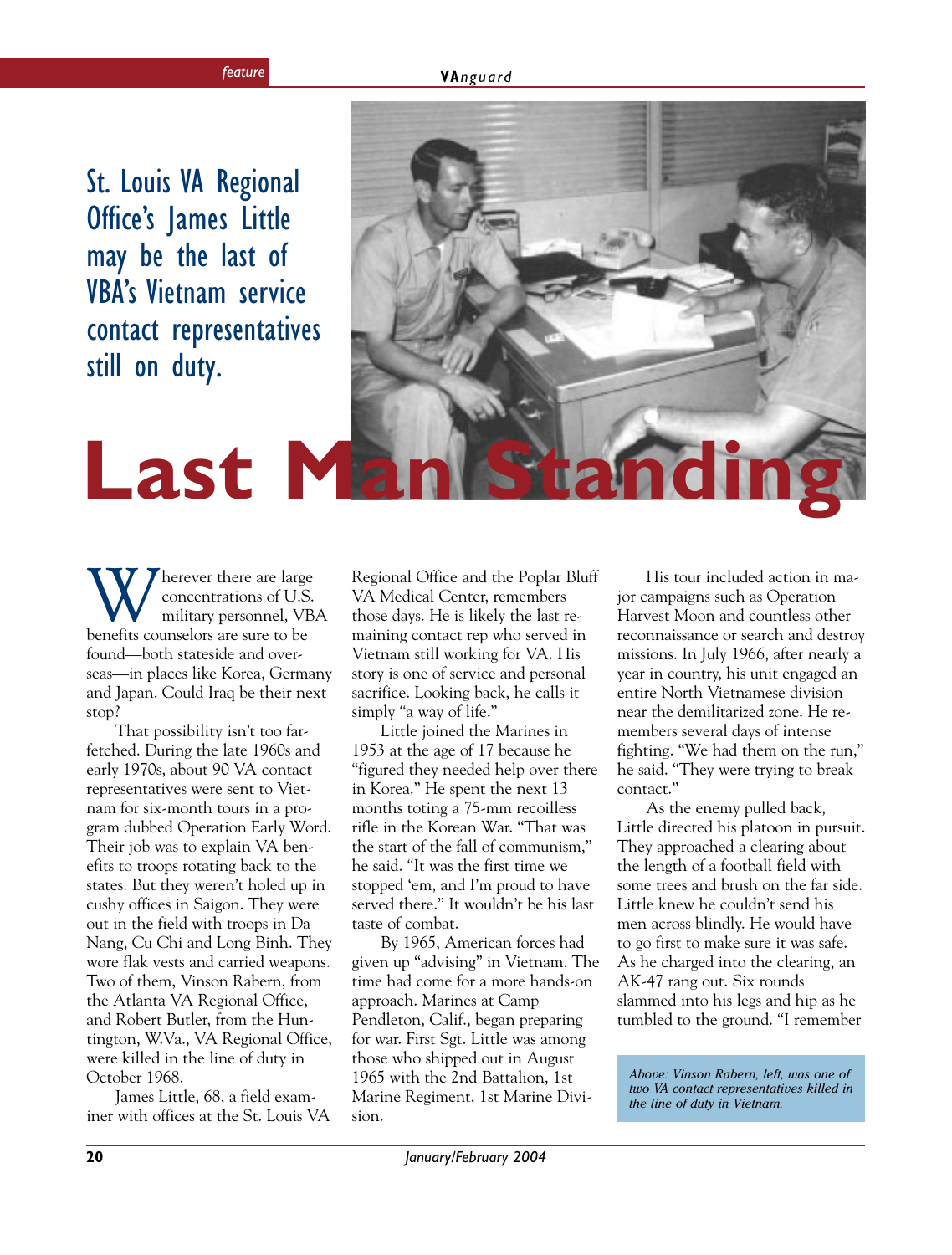thinking what a heck of a good time to get hit," he said. "I was within days of going home."

He spent the next 23 months recovering at Philadelphia Naval Hospital. While there he became friends with the VA contact representative, a former Marine and World War II Medal of Honor recipient. "One day he took me out to the Philly VARO to take the civil service test," Little recalled. "He told me I was joining VA as soon as I was medically retired." And that's just what he did.

After a few months on the job, he heard about a program where contact reps were being sent to Vietnam. So Little did what he always does—he volun-

teered. By March of 1969 he was on a plane with a group of Marines heading back to Vietnam. His final destination: Da Nang. "I was just glad to get back," he said. "After 15 years in the military it's hard to just give it up. Being in that environment helped me with the transition."

#### *He may have been a civilian, but this was Vietnam.*

Little carried a military ID card listing him as a civilian "noncombatant" and wore a uniform with a Veterans Administration patch on the left sleeve. His job was to give a one-hour briefing to Marines rotating back to the states and answer



questions from those who wanted more information. He estimates he filed about 5,500 claims during his six-month tour in Vietnam.

Sometimes he took his message out to the field to reach the grunts who couldn't make it to Da Nang. After one night in the bush he returned to find his office had been hit by rocket fire. "They destroyed everything. All you could find was the typewriter roller tube." He may have been a civilian, but this was Vietnam.

By 1970, the Marines were pulling out of Vietnam. Little returned to the Philadelphia VA Regional Office and transferred to St. Louis in 1974, where he's been ever since. Last summer, Little celebrated 50 years of federal service, but he has no plans to call it quits anytime soon. "I'm too young to just sit back and relax," he said. "There is still plenty that I can offer." M

*By Matt Bristol*

#### **Operation Early Word**

VA contact representatives briefed nearly 2 million servicemembers, conducted 250,000 individual interviews, and submitted 105,000 VA benefits applications while in Vietnam between 1967 and 1972.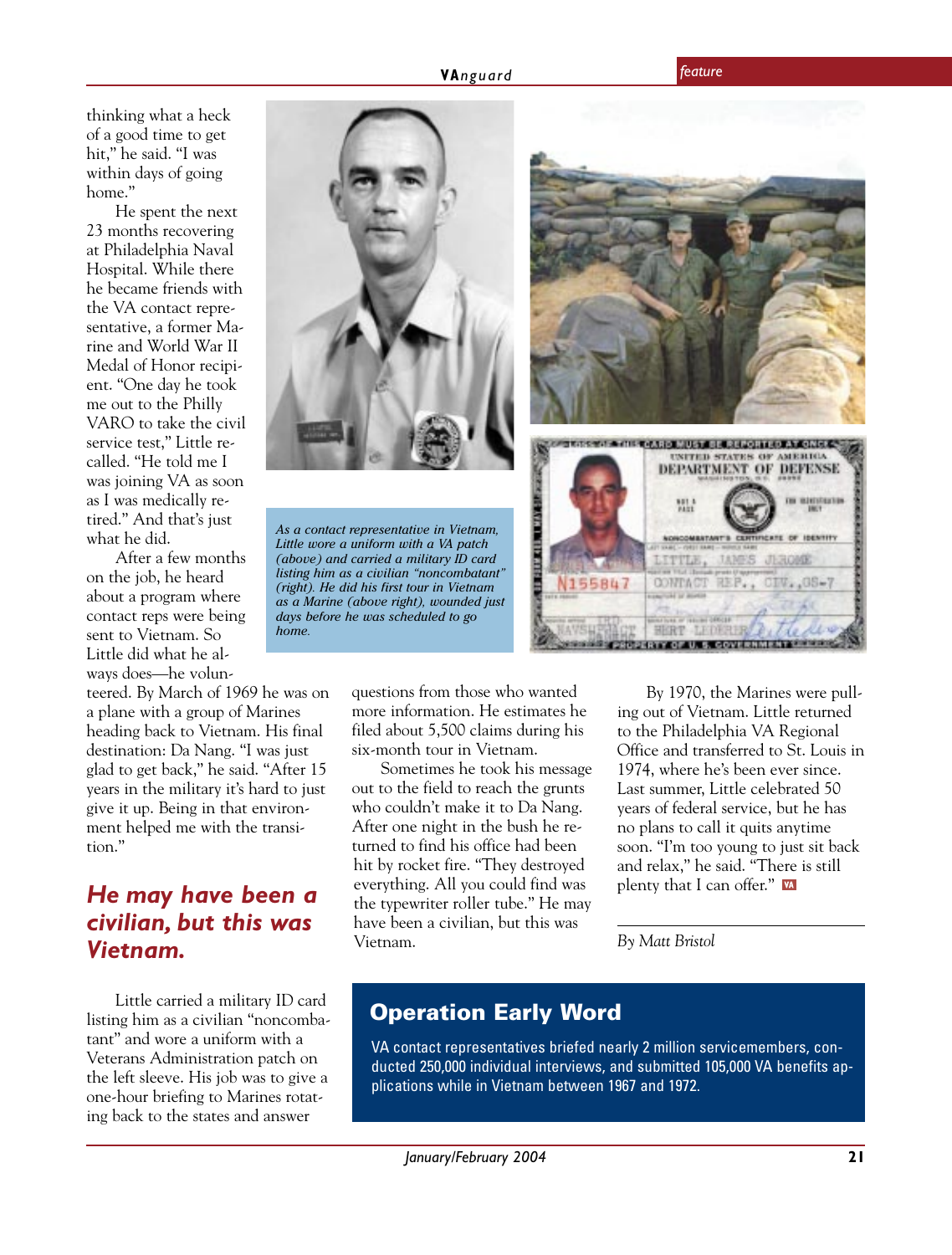<span id="page-21-0"></span>

*Veteran Wayne Beechy sizes up a batter during the softball competition at the Wheelchair Games.*

VA's four National Rehabilitation Special Events are a showcase for the therapeutic value of recreation, sports and creative arts. VAnguard takes a closer look at what it takes to host one of these annual events.

# **Healing Body and Spirit**

Few programs showcase the department's mission<br>
more vividly than VA's National Rehabilitation<br>
Special Events. Never been to one? Then you<br>
haven't experienced the awe of watching a blind vetew programs showcase the department's mission more vividly than VA's National Rehabilitation Special Events. Never been to one? Then you eran ski down a mountain, the wind in his face, the snow flying beneath him.

The four events—the National Disabled Veterans Winter Sports Clinic, the National Veterans Wheelchair Games, the National Veterans Golden Age Games and the National Veterans Creative Arts Festival—heal, rehabilitate and strengthen the resolve of the nation's past and current heroes using physical, recreational and art therapy programs.

Over the years, these national events have been held in locations as diverse as Leavenworth, Kan., and New York City, in every region of the country. In 2006, even Anchorage, Alaska, will get into the act, welcoming veterans from all over the country as host city for the Wheelchair Games.

The locations are chosen through a rigorous process that begins with VA medical centers willing to take on the challenge of being a host site. Hosting an event requires meticulous planning and attention to detail, but the effort can turn out to be the highlight of your career, according to several past local coordinators. So what goes into hosting a national event and why do it?

#### **The Bid Package**

"It started for us with consistently having a large team for the Golden Age Games," said Sean Hinds, local coordinator for the 2004 Golden Age Games in Fresno, Calif. "We took that interest as an opportunity to host the Games ourselves to showcase our city, community and VA medical center." With the encouragement of their director, Al Perry, Hinds and other key players at the Fresno VA Medical Center submitted a bid package.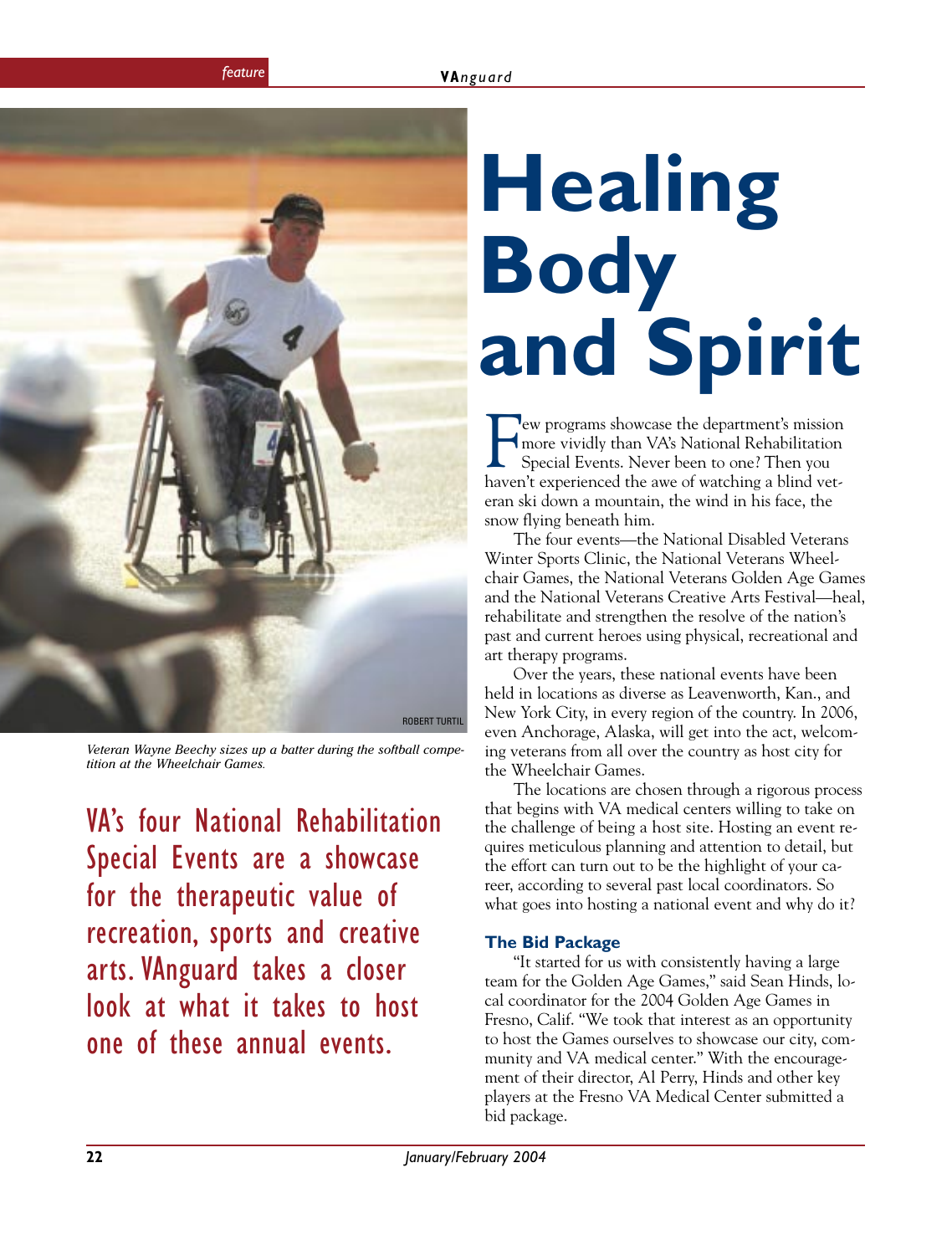vidual for this position.

ordinator. The local coordinator leads committee chairs and is the point of contact for the national staff and partnering veterans service organization. The director of the host facility usually selects the indi-

"After the local coordinator is assigned," said Hartmann, "the selection of the committee chairs in the areas of logistics, administration, public affairs, ceremonies and meet director becomes the next priority." Committee chairs are drawn

A bid package consists of a letter of intent with logistics outlined in such areas as hotel accommodations, volunteer support, financial support, transportation and ability to staff the event. "Our bid package was a regional team effort," said Hinds. "The application highlighted our abilities to meet and surpass expectations for hosting the event in the areas of logistics, airport access, hotel accessibility and community relations."

 When complete, a bid package is sent to the director of the special event, in some cases through the VISN director, according to Diane Hartmann, director of the Office of National Programs and Special Events in VA Central Office. "After receiving the package," she said, "the Games' director schedules site visits and a decision is made within a few months." Hartmann added that hosting a special event must be planned years ahead since a host site can be selected up to four years in advance.

#### **Logistics**

When organizers begin the process of choosing a location for one of the events, logistics is a key consideration.

"Organizers search for host sites that are convenient and accessible," said Dewayne Vaughan, director of the Golden Age Games. "A location must be affordable and accessible for athletes both for indoor and outdoor venues."

Likewise for the Wheelchair Games: "Venue sites and hotel rooms need to be in close proximity," said Tom Brown, director of the event.

For the Creative Arts Festival, "finding a quality fine arts center or theater is integral to the creation of a successful final stage show performance," said Liz Mackey, the event's director.

The Winter Sports Clinic is the

only one of the four events that doesn't change locations. For the past 18 years, the Grand Junction, Colo., VA Medical Center has hosted the Clinic. "Having the event in the same location allows us to continually improve our program and develop a wide network of support in the local community," said Sandy Trombetta, Clinic director.

#### **Staffing**

Once the host site is chosen, the next step is to select a local co-

**The Four Events**

■ National Disabled Veterans Winter Sports Clinic Established in 1987, the Winter Sports Clinic introduces profoundly disabled veterans with spinal cord injuries or disease, neurological conditions, or blindness to adaptive sports such as downhill and cross-country skiing, rock climbing, sled hockey, horseback riding and scuba diving. It is co-sponsored by VA and the Disabled American Veterans. This year's Winter Sports Clinic will be held April 4-9 in Snowmass Village, Colo.

■ National Veterans Wheelchair Games The largest annual wheelchair sports event in the U.S., the Wheelchair Games gives newly disabled veterans the opportunity to gain and enhance sports skills while introducing them to experienced wheelchair athletes. Veterans compete in such sports as basketball, softball, track and field, slalom and rugby. The Games, which began in 1981, are co-sponsored by VA and Paralyzed Veterans of America. The 2004 Wheelchair Games will be held June 15-19 in St. Louis.

■ National Veterans Golden Age Games Physical activity and friendly competition engage the mind as well as the body, so recreation therapy fills a special need in the lives of older patients at VA facilities. That's why the Golden Age Games were created in 1985 to encourage older veterans to remain active both physically and mentally. Competitions include golf, swimming, horseshoes and bicycling. The Golden Age Games are co-sponsored by VA and the Veterans of Foreign Wars. This year, the Golden Age Games are set for July 17-24 in Fresno, Calif.

■ National Veterans Creative Arts Festival The Creative Arts Festival fosters creative expression in art, dance, drama and music for veterans treated at VA medical facilities. This annual event begins with competitions at the local level. Local winners are then judged on a national level, and medal winners are invited to a weeklong festival where they perform and display their work. Established in 1989, the event is co-sponsored by VA, the American Legion Auxiliary and Help Hospitalized Veterans. The Creative Arts Festival will be held this year Oct. 10-16 in Salt Lake City.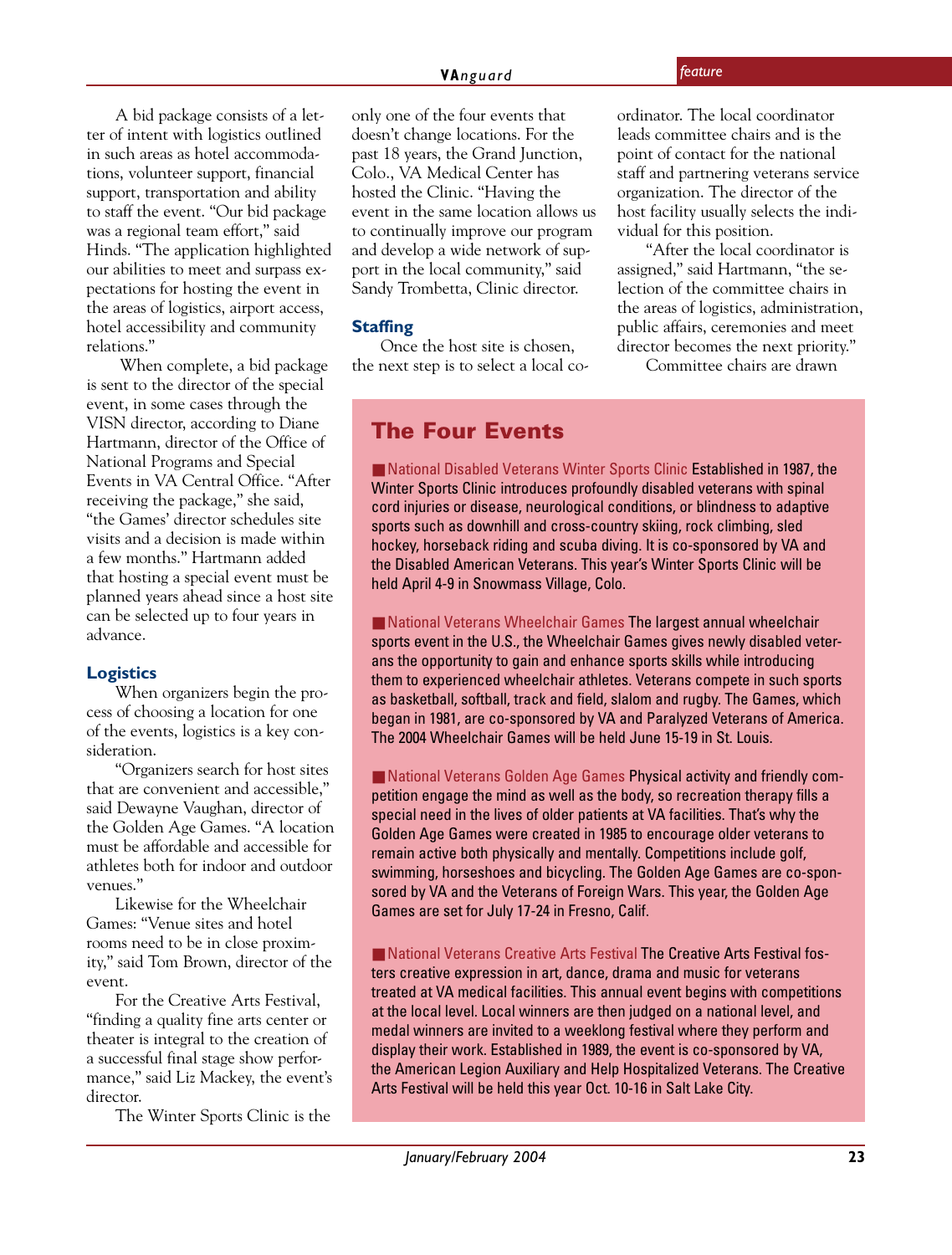

*Veteran James Sandal hopes to bowl a strike at the Golden Age Games.*

from the ranks of facility staff members who have volunteered to help with the event. "Volunteers are asked to hold a committee chair assignment in their specialty," explained Sharon Parks, past local coordinator for the Winter Sports Clinic. "For example, the voluntary service program manager coordinates volunteers." Parks added that committee chairs usually see these positions as new twists on their specialties.

#### **Volunteers**

None of the events would be possible without the generous contributions of time, talent and effort by volunteers. The number needed varies by event. The Wheelchair Games needs the most volunteers: 1,500 to 2,000. Some 600 to 800 are needed for the Golden Age Games, 500 for the Winter Sports Clinic, and 200 for the Creative Arts Festival.

To recruit volunteers, the host facility enlists the help of veterans service organizations and staff, according to Dave Jewel, chief of external affairs at the Cleveland VA Medical Center, who coordinated

the Wheelchair Games there in 2001. "Communicating with large organizations that have community relations efforts is a tremendous way to generate large numbers of volunteers," Jewel said. Large organizations have the infrastructure to reach large groups, he added.

Other current and past local coordinators have recruited volunteers through local churches, schools and universities, and the media. They've also relied heavily on medical center staff to volunteer.

 Each event needs volunteers with a variety of skills. "Out of the 500 volunteers at the Winter Sports Clinic, 200 are trained ski instructors and others are therapists and administrative volunteers who bring their contributions in other ways off the snow," said Trombetta.

#### **How Do Host Facilities Benefit?**

"Despite all the details and planning, it is extremely rewarding to host a special event," said Brown. "With a strong local organizing committee, the national staff committee's experience and the three to four site visits for committee reports, an event will be successful."

Many past local coordinators who have seen the benefits of the special events firsthand agree.

"We showcased our hospital, city and region to the nation," said Togus, Maine, VA Medical Center's Dan Bence, local coordinator for the 2003 Golden Age Games.

"Team building is a tremendous benefit of an event for both the medical center and its surrounding community," Maureen Harvey, local coordinator of the Creative Arts Festival last year in Oklahoma City, pointed out.

Jewel sees hosting one of the events as an opportunity to reconnect VA staff to the veterans they serve. "Working on a special event gives the VA employee who has minimal contact with veterans personal interaction in a non-medical environment," he said.

Other benefits of hosting for a facility, he added, include creating or improving existing relationships with community, civic and corporate organizations; a big sense of accomplishment after the event; an afterglow years removed from the closing ceremonies; and medical center management discovering untapped leadership potential in committee members and volunteers.

There are financial incentives for hosting an event too, said Parks. For instance, the host medical center gets additional national funding to hire a GS-12 as the local coordinator for the year of the event. "National funding helps offset the cost to the medical center," she said.

Would Jewel host another national special event? "Absolutely," he said. "It gives one a sense of pride and satisfaction. The organization and planning is more than worth it … the rewards will last your entire career." M

#### *By Richard Olague*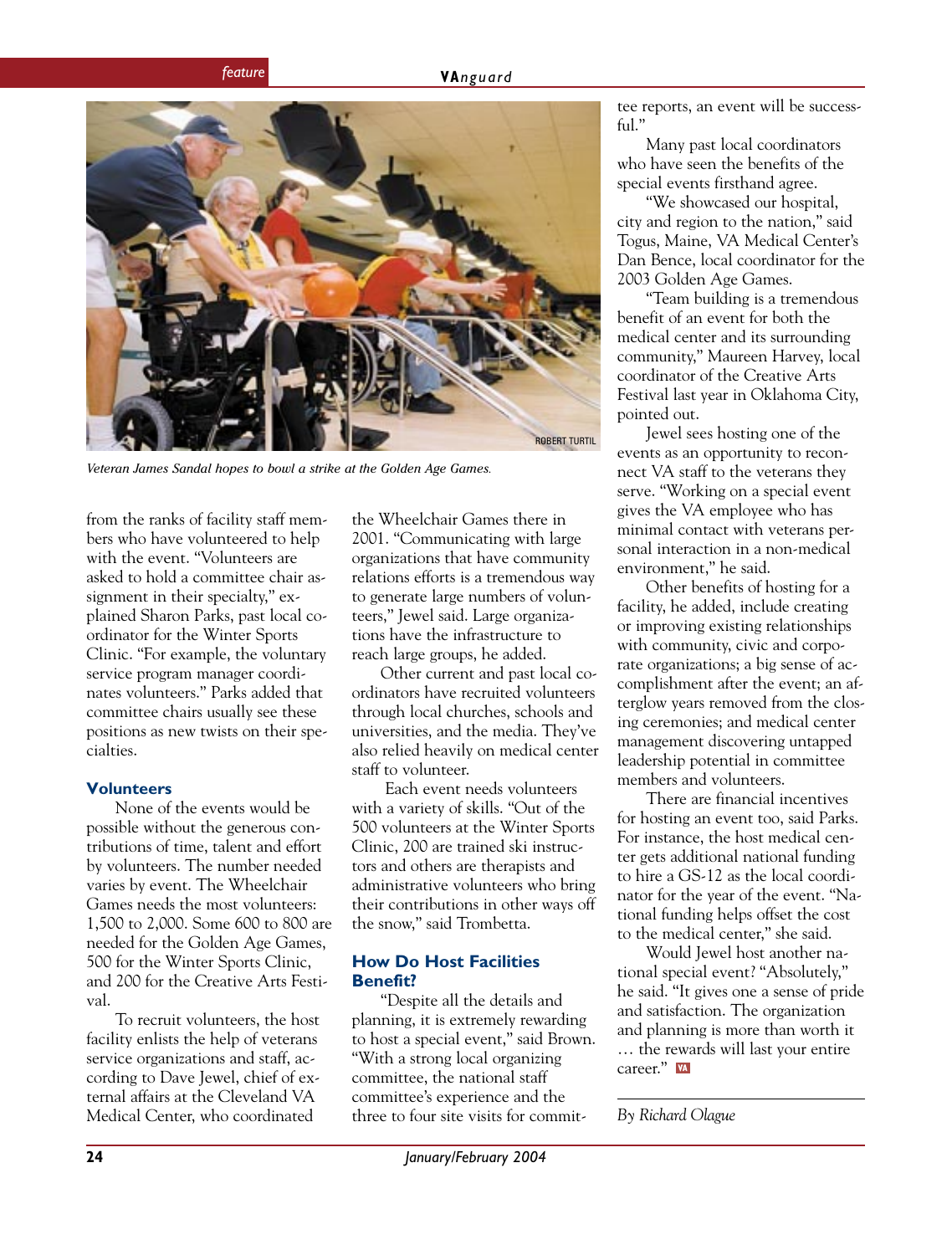# <span id="page-24-0"></span>Presidential Memorial Certificates **Continuing a Tradition of Honor**



*Don Nitto, Frances Frederick and Ken Baxter (left to right) review newly printed certificates for accuracy.*

In conjunction with other VA wide efforts to support service members and their families d<br>ing the war in Iraq, the National n conjunction with other VAwide efforts to support service members and their families dur-Cemetery Administration continues a decades-long program to help comfort grieving families.

More than 40 years ago, a veteran's request—to create a certificate signed by the President to honor the memory of deceased veterans—was passed from Sen. Hubert Humphrey to Administrator of Veterans Affairs John Gleason. President John F. Kennedy approved the request in 1962.

As a result, the Presidential Memorial Certificate Program was established. Initially operated out of VA's Office of Administration, the program was transferred to the Veterans Benefits Administration in 1986 and to the National Cemetery Administration in 1988.

In 2003, more than 254,000 of

the certificates were provided, surpassing a total of 10 million since the program was established.

"The certificates express the nation's gratitude for the military service of departed veterans," says Don Nitto, current coordinator of the program and a retired Navy veteran. "I'm glad that we're able to provide such a service."

The parchment-style certificate bears an embossed U.S. Seal stamped in gold, the President's signature and a calligraphic rendering of the veteran's name.

The next of kin or others can request a certificate by visiting a VA regional office or by mailing or faxing the veteran's name and a copy of the military discharge document and death certificate to NCA's Memorial Programs Service.

When a member of the armed forces dies on active duty, a Department of Defense casualty assistance

officer can begin the process on behalf of the veteran's family. In addition, VA regional offices also initiate requests when they receive death notices for VA program beneficiaries.

The request process itself hasn't changed much over the years, though the technology has greatly improved. The program staff in Washington, D.C., electronically transfer the information they receive to NCA's Systems Integration Center in Quantico, Va. The center then forwards the information to VA's Automation Center in Austin, Texas. The Automation Center imprints the veteran's name on the certificates and overnight mails them back to the program office for inspection. The program office staff then send the printed certificates to a contractor for the gold seal imprinting and mailing.

High priority requests sometimes come in from the Defense Department, VA regional offices, members of Congress and VA senior staff who want to present the certificates to families at funeral services. In these cases, assuming the veteran's eligibility information is readily available, the three-person program staff can respond quickly: they print the names on certificates already embossed with the gold seal.

Earle Gleason, director of the Yates County, N.Y., Veterans Service Agency, strongly endorses the program. "I help families apply for the certificate when they seek benefit information after a veteran dies," says Gleason. "What you do is deeply appreciated."

For more information on Presidential Memorial Certificates, visit NCA's Web site at *www.cem.va.gov.*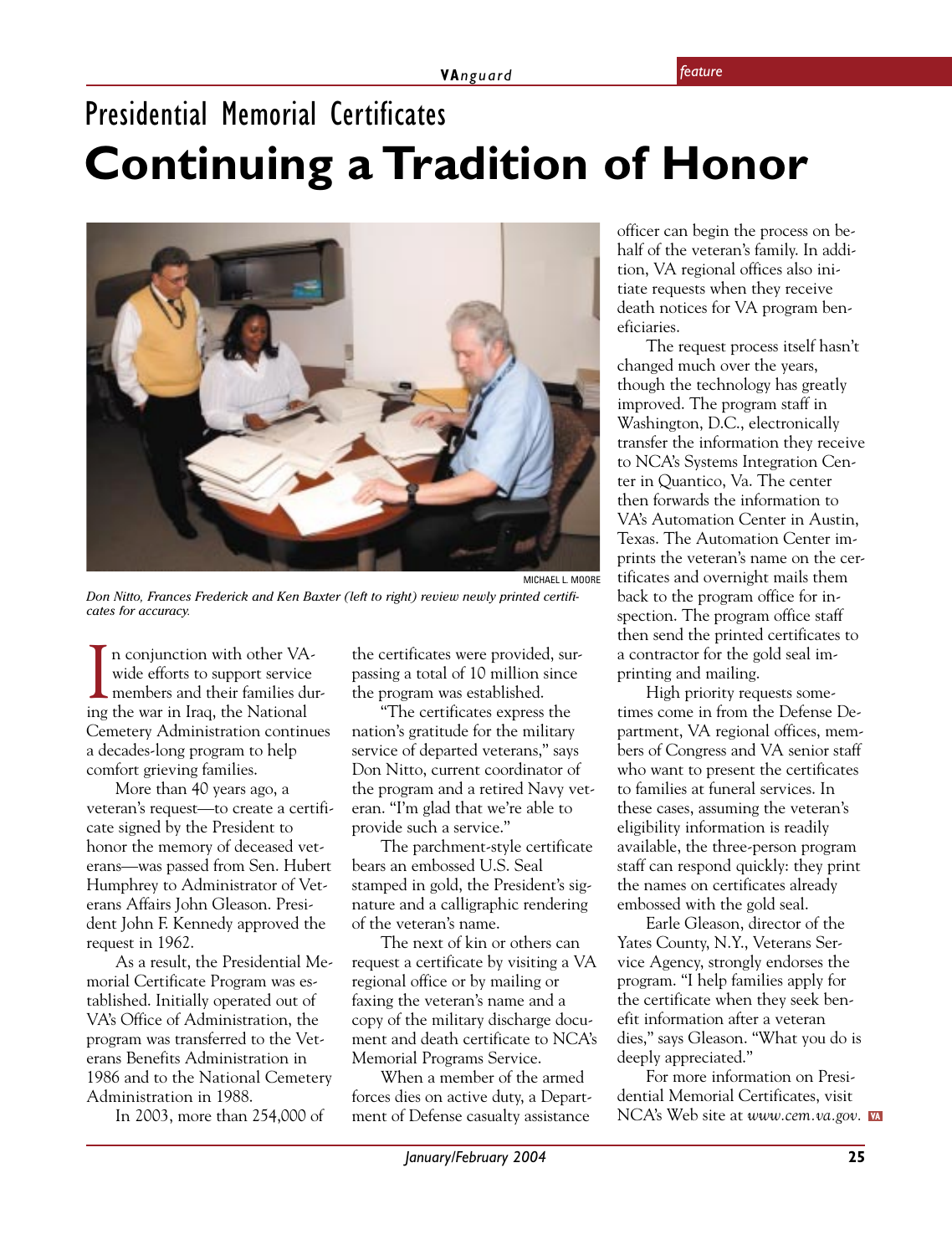#### <span id="page-25-0"></span>**Disabled Veterans Get Priority Access to VA Health Care**

The long wait for VA health care is over for some veterans. A new directive gives all veterans with service-connected medical problems priority access to VA care.

Under the new rule, any veteran who needs care for a service-connected disability must be scheduled for a primary care appointment within 30 days of the request. If a VA facility can't schedule an appointment within that time frame, it must arrange for care at another VA facility, at a contract facility or through a sharing agreement.

The directive covers hospitalization and outpatient care. It doesn't apply to care for medical problems not related to a service-connected disability. Veterans who need emergency care, though, will be treated immediately.

The new provision is an expansion of a rule that took effect in October 2002 for severely disabled veterans. That rule gave priority access to veterans with disabilities rated at 50 percent or more. For the severely disabled, the priority includes care for nonservice-connected medical problems.

Increased demand for VA health care in recent years prompted Secretary Principi to call for these priority access rules. Veterans have been coming in record numbers since Congress passed a law in 1996 opening VA health care to all eligible veterans who enrolled. The flood of new enrollees strained the system and led to long waiting times for care.

Veterans had been facing waits of up to two years for

appointments. The number of veterans waiting more than six months for primary care appointments peaked at more than 300,000 in July 2002. The waiting list has dropped dramatically since then, and is now down to about 30,000.

VA facilities have used a

variety of techniques to bring waiting times down, including adopting Advanced Clinic Access principles, hiring more staff, and adding appointment slots. But the priority access rules ensure that veterans with serviceconnected medical problems don't have to wait in line behind others while VA tackles the backlog.

"I'll work to honor our commitment to veterans," Secretary Principi said, "but when it comes to non-emergency health care, we must give the priority to veterans with service-connected disabilities." W

#### **Gordon Mansfield Named VA Deputy Secretary**



*Mansfield*

Gordon H. Mansfield is VA's new deputy secretary. President Bush nominated him for the position on Nov. 3 and the Senate confirmed the nomination on Jan. 22. He was sworn in on Jan. 30. Mansfield previously served as the department's assistant secretary for congressional and legislative affairs, a position he'd held since August 2001. He replaces Dr. Leo S. Mackay Jr., who returned to the private sector last summer.

"Gordon has played a key role in our accomplishments for veterans, helping secure record budget gains and shepherding a legislative agenda to improve services and benefits for veterans,"

said Secretary Principi. "We have challenges ahead, and veterans have an advocate in Gordon Mansfield who will ensure their needs are a priority."

Before coming to VA, Mansfield had served as executive director of the Paralyzed Veterans of America since 1993. In that position, he oversaw the daily operation of PVA's national office in Washington, D.C., and 37 field offices. He held a number of positions at PVA from 1981 to 1989, and served as the organization's first associate executive director of government relations. He was an assistant secretary for fair housing and equal opportunity at the Department of Housing and Urban Development from 1989 to 1993.

Mansfield received his undergraduate degree from Villanova University and law degree from the University of Miami, and practiced law in Ocala, Fla. Following his 1964 enlistment in the Army, he served two tours of duty in Vietnam.

While serving as company commander with the 101st Airborne Division during his second tour, he sustained a spinal cord injury.

His combat decorations include the Distinguished Service Cross, the Bronze Star, two Purple Hearts, the Combat Infantryman's Badge and the Presidential Unit Citation.

Mansfield is a recipient of the Presidential Distinguished Service Award and the Villanova University Alumni Human Relations Medal. He was inducted into the U.S. Army Officer Candidate School Hall of Fame in 1997. WA

#### **Are You Watching?**

Don't miss your weekly helping of "VA News," news for and about VA employees delivered each week in a digestible 10-minute video shown daily at 4 a.m., 8 a.m., noon, 4 p.m. and 10 p.m. (Eastern Time) over the VA Knowledge Network's Communications Channel. Can't get to a TV? View it from your desktop computer on the VA Intranet at *vaww.va.gov/opa/feature/ index.htm.*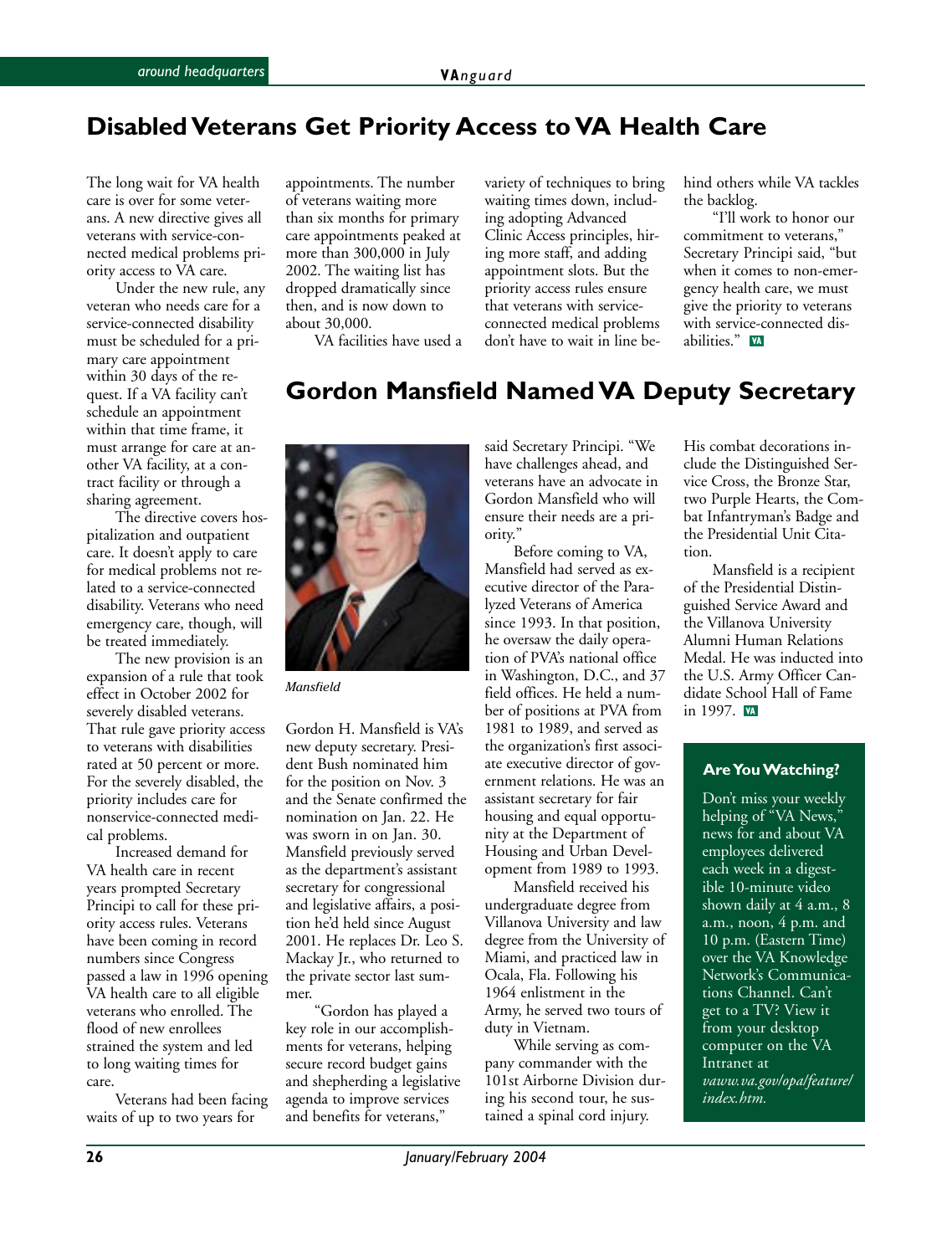#### **Honoring the Memory of a Powerful Public Speaker**

Hundreds of VA Central Office employees came together Jan. 15 to honor the memory of slain civil rights leader Dr. Martin Luther King Jr., on what would have been his 75th birthday.

The ceremony included a series of guest speakers who addressed the importance of oratory skills in being an effective leader and role model. Each speaker was a member of Toastmasters International (*www.toastmasters.org*), an organization dedicated to helping people polish their public speaking skills.

"People think of Toastmasters in terms of public speaking, but it's much more than that," said Yolanda Johnson, who works in the Office of Public and Intergovernmental Affairs and serves as president of the VA Gaveliers Toastmasters club. "It's about developing public speaking, communication and leadership skills."

Highlighting Dr. King's powerful public speaking skills is a great way to honor his memory, according to Judith Jamison, co-chair of the VACO Black History Month Committee and a program specialist in the Office of Regulation Policy and Management. "It lends itself to a broad range of ideas on how people interpret the King holiday, that they may reflect on how Dr. King and other great orators have influenced their lives," she said.

Among the speakers was Betty Moseley-Brown, VBA outreach coordinator and a member of the VA Gaveliers. She spoke of Dr. King's oratory abilities and shared her reaction to reading his autobiography. "His written words were letters on pages. I felt that something was missing," she told the audience.

She decided to listen to audio recordings of his sermons, including "The Three



*VBA outreach coordinator Betty Moseley Brown paid tribute to Dr. Martin Luther King Jr. on what would have been his 75th birthday, Jan. 15, in VA Central Office. The observance of the slain civil rights leader's birthday highlighted his oratory skills.*

Dimensions of a Completed Life" and "Rediscovering Lost Values." Hearing his voice deliver the words put them into new perspective. "I heard what was missing on the pages—his tone, his preacher's pitch, and his passion. Passion turned his words into magic," she said. Details of Dr. King's "I

Have a Dream" speech are studied on college campuses across America. His use of alliteration, allusion and metaphor are legendary, painting a picture for audiences and strengthening his call to action. His life was tragically cut short, but his words continue to inspire generations of Americans. W

#### **Administration Seeks \$67.7 Billion Budget for VA in 2005**

The Bush administration will seek a \$67.7 billion fiscal year 2005 budget for VA, a \$5.6 billion increase in budget authority primarily targeted for health care and disability compensation.

The budget request represents a 3.8 percent increase in discretionary funding over the enacted level for 2004. Overall, the 2005 budget requests \$32.1 billion in discretionary funding (mostly for health care) and \$35.6 billion in mandatory funding (mostly for disability compensation, pensions and other benefits programs).

The budget proposes \$29.5 billion in funding for medical care, an increase of 4.1 percent over the 2004 level. The medical care budget includes \$2.4 billion in collections from third-party health insurance and

copayments from veterans. Significant legislative proposals in the budget include:

■ ending pharmacy copayments for veterans in Priority Groups 2-5;

■ ending all copayments for former prisoners of war;

■ authorizing the de-

partment to pay for emergency room care or urgent care for enrolled veterans in non-VA medical facilities;

■ ending hospice copayments;

■ increasing pharmacy benefit copayments for veterans in Priority Groups 7 and 8 from \$7 to \$15; and

■ establishing an annual user fee of \$250 for veterans in Priority Groups 7 and 8.

The 2005 budget includes \$524 million to move forward with the Capital Asset Realignment for Enhanced Services (CARES)

program, more than doubling funds from last year to modernize VA's health care infrastructure.

Some \$1.9 billion is proposed to support the management of the six benefits programs VA administers—disability compensation, pensions, education, housing, vocational rehabilitation and employment, and life insurance. This funding level is 2.2 percent above the 2004 level, and includes resources for about 12,200 full-time staff in the Veterans Benefits Administration.

*continued on page 28*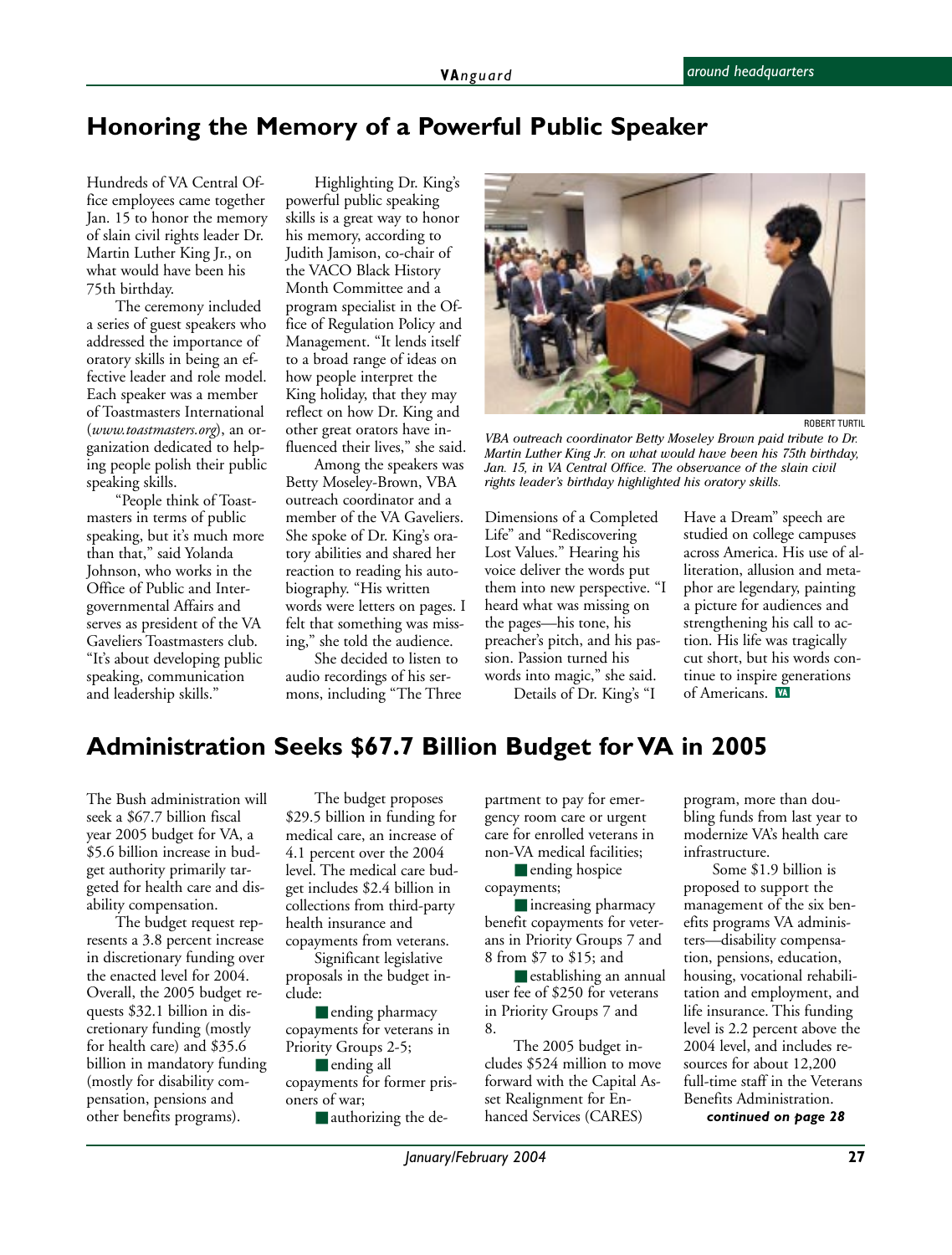#### <span id="page-27-0"></span>**Stan Stewart**

Forget about lucky breaks. Hard work and perseverance are what it takes to make it big in Hollywood, according to Stan Stewart, who plays dockworker New Charles on HBO's gritty original series "The Wire." The show, now in its second season, follows the lives of cops, drug dealers and union bosses struggling to eke out a living along Baltimore's harbor.

For Stewart, 45, a program analyst in VHA's Compliance and Business Integrity Office in VA Central Office, "The Wire" marks the first big break in an acting and performance career that spans decades. "It's a real good feeling," he said. As the show gained critical acclaim, fans started recognizing him on the street. A few people even recognized him in the VACO canteen while he was grabbing a sandwich. "It's a real humbling experience when someone says they saw the show and liked my character," he said.

A Washington, D.C., native, Stewart traces his performance history to an elementary school speech he gave to his 3rd grade classmates. Impressed by his poise and confidence, teachers ferried him over to Howard University for an encore before a group of college students and professors. A few years later, he stole the lead in a school play when the student assigned the role kept fumbling his lines. As a teenager at Cardozo High School, he took up the tuba and began performing with the school's top-ranked marching band. "I guess I've always been a performer at heart," he said.

When his Air Force career was cut short, Stewart used VA's vocational rehab program to go back to school, graduating from the University of the District of Columbia in 1990 as class president. While in school, he got started in amateur theater. The experience taught him important lessons about a career in acting. "If you can put up with the hard work and discipline for rehearsals as a volunteer performer then you really know

whether this is something you want to get into," he said. His amateur experience includes performances at the National Theater, the Studio Theater and Source Theater.

Stewart jumped from the big stage to the small screen when he started acting in training films. He did a training film on disaster preparedness for the Red Cross and another on diversity awareness for the State Department. Once he got comfortable in front of the camera, he started scanning *The Washington Post's* weekend section for upcoming television auditions.

He landed a few commercials here and there, eventually picking up spots as an extra on the television programs "Hack," "The District" and "Philly," among others. His first principal role came as a bailiff on the show "Homicide: Life on the Streets." It may not have been top billing—his role was to call the court to order as the judge approached the bench—but viewers could clearly see his face and hear



*Stewart*

his voice. With a principal role under his belt, he was now eligible to join the Screen Actors Guild, which gave him additional rights and privileges, not to mention better prospects for work.

Stewart's start on "The Wire" began with a call from a casting agent in Baltimore. After a couple auditions, he landed a principal role on six of the season's 13 episodes. Stewart said he had no trouble relating to the character, a tough dockhand. "You put yourself in that moment in time and it no longer becomes acting—you literally become the character." VA

*By Matt Bristol*

#### *Budget continued from page 27*

The President's 2005 budget sets in motion the largest expansion of the nation's cemetery system for veterans since the Civil War. When completed, the multiyear expansion will increase the capacity of VA's national cemetery system by 85 percent. Of the total \$455 million requested for the National Cemetery Administration, \$181 million is for VA burial benefits and payments, and \$274 million is discretionary funding for operating and capital costs for NCA and the state cemetery grant program.

VA's budget for the current fiscal year, which began Oct. 1, 2003, was signed by President Bush just days before the FY 2005 budget proposal was announced. The total is \$64 billion, up \$4.2 billion from last year's spending level.

Highlights of the FY 2004 budget include:

■ \$28.4 billion (including \$1.7 billion in collections) for health care, up \$2.9 billion from last year;

■ \$32.8 billion in benefits programs;

■ \$143.4 million for the National Cemetery Administration, an \$11 million hike over last year, plus nearly \$32 million in grants for state cemeteries;

■ full funding to expedite the handling of veterans' compensation and pension

claims—a total of \$1 billion for all programs;

■ nearly \$176 million for health care and other programs to help homeless veterans, an increase of more than \$22 million from FY 2003;

■ \$101 million to support state extended-care facilities, \$3 million more than last year; and

■ \$522 million for construction, plus authority to transfer another \$400 million to health care construction. WA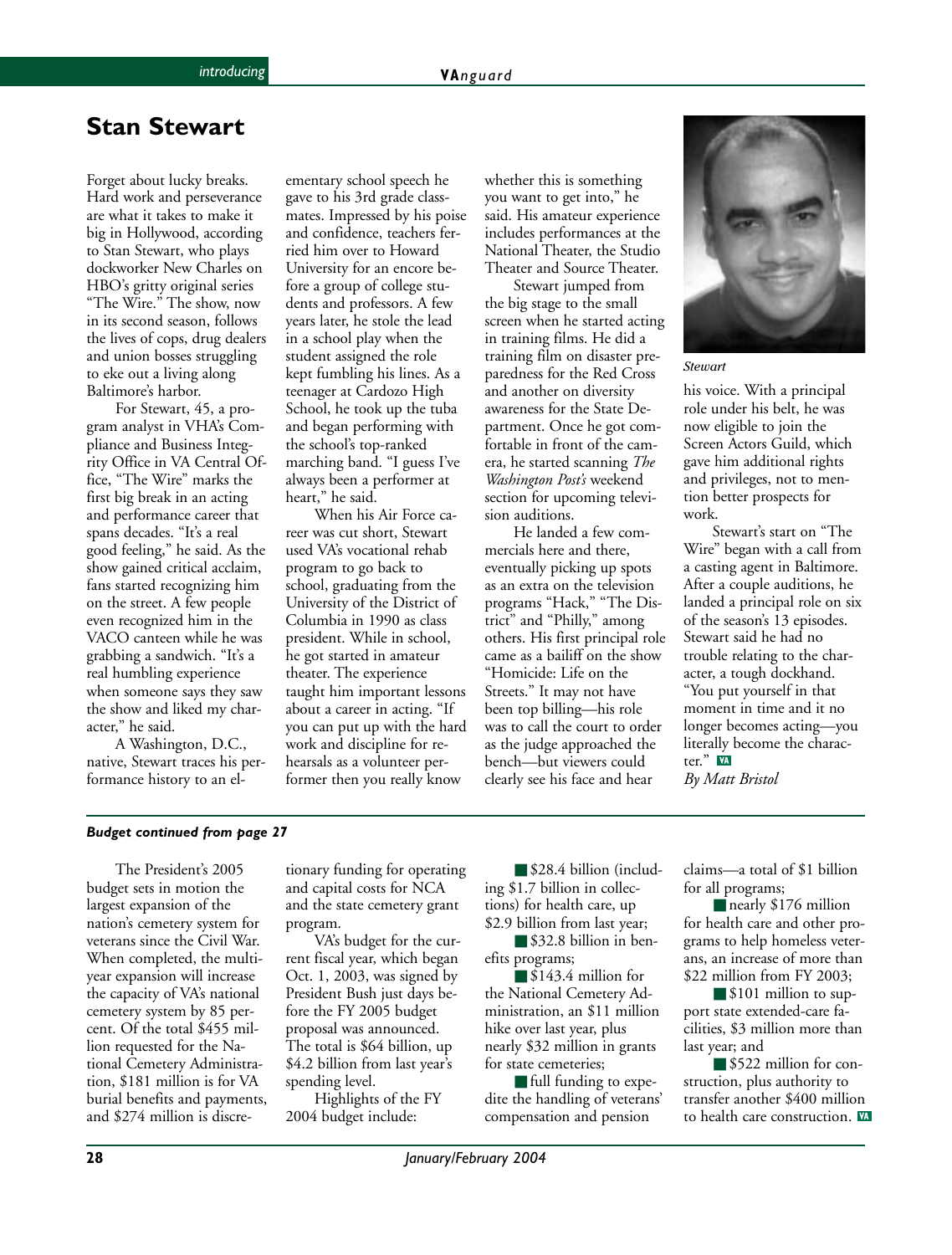#### <span id="page-28-0"></span>**Palo Alto Scientist Links Alcoholism with Family Life**

Is alcoholism due to nature or nurture? The answer may lie somewhere in between, according to study findings published in the January issue of *Archives of General Psychiatry*.

Researchers led by Theodore Jacob, a scientist at the VA Palo Alto Health Care System in Menlo Park, Calif., examined sets of identical male twins in which one was an alcoholic and the other was not. They found children of the alcoholic twin were twice as likely to become alcoholics than children of the non-alcoholic

twin. The findings suggest family environment may moderate the influence of genes in alcoholism.

"This strongly suggests that environmental influences can be brought to bear in the prevention of alcoholism," said Kathy K. Bucholz, a researcher at Washington University School of Medicine in St. Louis who also worked on the study, in an interview with the Cleveland *Plain Dealer*.

#### **Vitamin D, High Fiber Diet Reduce Colon Cancer Risk**

Looking for a way to lower your risk of developing colon cancer, the second most le-



thal malignancy in the U.S., accounting for about 60,000 deaths a year? It may be as easy as starting the day with a breakfast of high-fiber cereal and skim milk, according to a study published in the *Journal of the American Medical Association*.

Researchers at the Portland, Ore., VA Medical Center and colleagues at 12 other VA hospitals studied more than 3,100 patients between the ages of 50 and 75. They found men who consume more than four grams of cereal fiber a day and more than 645 international units of vitamin D a day are less likely to have serious colon polyps. The study confirmed previous research findings that daily use of non-steroidal anti-inflammatory agents, like aspirin, reduced the risk for advanced polyps, while smoking, heavy drinking and family history raised the risk.

"This data support relatively simple and safe recommendations that may reduce the risk of colon cancer. Stop smoking, reduce alcohol and red meat consumption, take a multivitamin, exercise regularly, and consume vitamin D, calcium and cereal fiber in your diet," said the study's lead author Dr. David Lieberman, chief of gastroenterology at the Portland VAMC. About 10 to 20 percent of adults in the United States will develop advanced precancerous polyps in their lifetime and about one-half to one-quarter of such growths will become cancerous if not removed, Lieberman told *USA Today*.

#### **Liver Cancer Rates Have Doubled**

Liver cancer is on the rise in the United States, according to a study published in the

Nov. 18 *Annals of Internal Medicine*. The rates of liver cancer have doubled over the past two decades, with the largest increase seen during the 1990s.

The increase was observed in men and women and in most racial and ethnic groups, including Caucasian men between the ages of 45 and 65, who are not conventionally thought of as a highrisk group. "This is an alarming increase in a highly lethal cancer," said lead investigator Dr. Hashem El-Serag, a health services researcher at the Houston VA Medical Center and assistant professor at Baylor College of Medicine.

The investigators determined that the rising incidence of liver cancer is unlikely to have resulted from changes in the demographic features of the population, such as age, gender and race. However, the study suggests that the increase may be linked to hepatitis  $\dot{C}$  acquired in the 1960s and 1970s. "We think that hepatitis C virus infections, acquired two to three decades earlier, are partially responsible for this increase in liver cancer," said El-Serag. "If this is true, then unfortunately we expect the cases of liver cancer to continue to increase over the next few years.

"These observations should lead to further studies on the risk factors, screening and management of liver cancer in the United States, as there is a dearth of good data to guide us in this important area of research," concluded El-Serag. This research is based upon work supported by the VA Health Services Research and Development Service.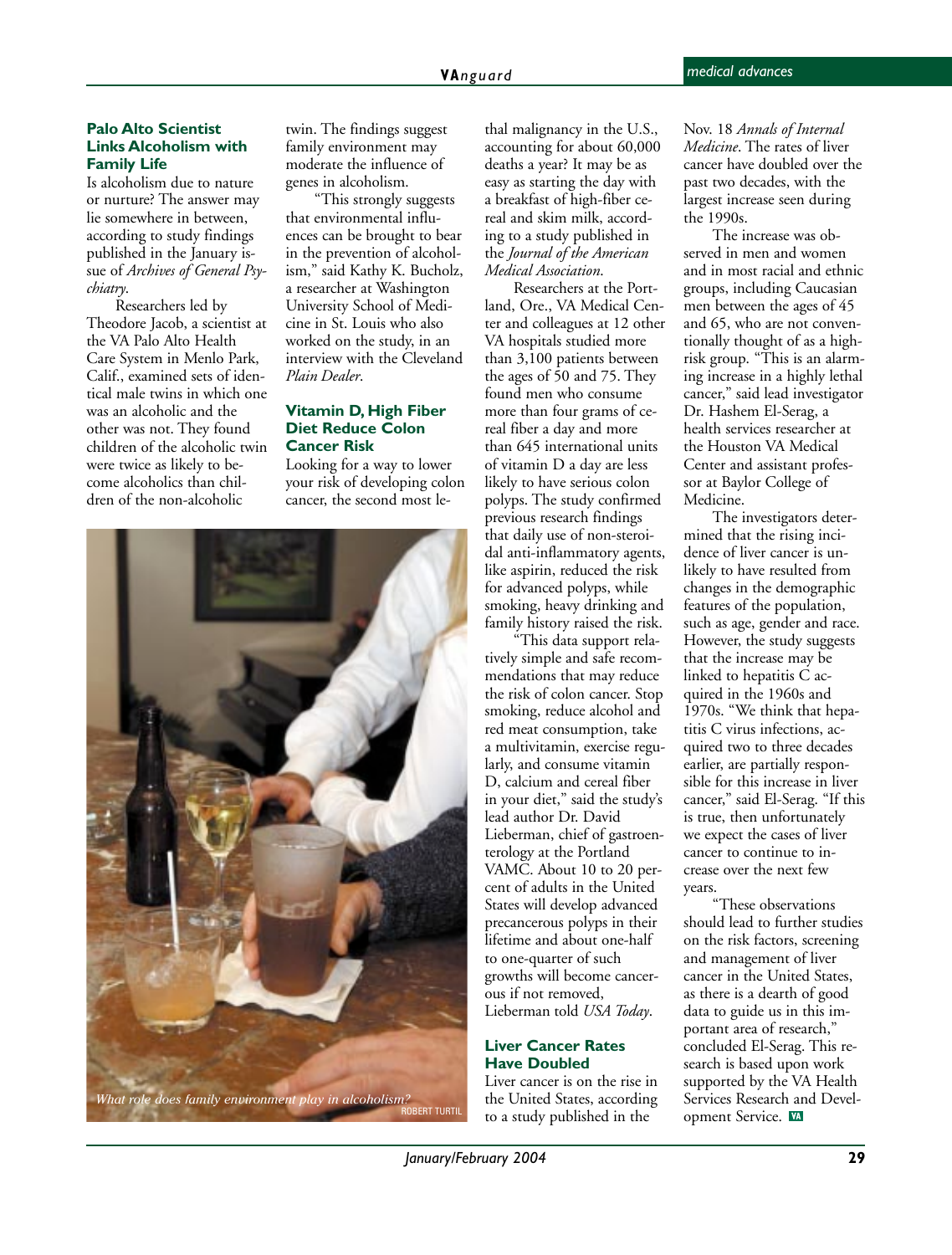#### <span id="page-29-0"></span>**Presidential visit in Houston**



*President George H.W. Bush visits with Navy veteran John Sandidge during a stop on his tour of the Houston VA Medical Center's spinal cord injury unit.*

President George H.W. Bush visited the Houston VA Medical Center on Dec. 18 to meet with veterans and learn about the medical center's vascular surgery program, one of the largest minimally-invasive surgery programs in VA.

Peter Lin, M.D., chief of vascular surgery, and Ruth Bush, M.D., a vascular surgeon, gave a presentation on the latest treatment strategies for patients with vascular diseases. The former President also toured the spinal cord injury unit, where he signed autographs, posed for pictures and wished everyone a Merry Christmas.

The Battle Creek, Mich., *Enquirer* helped raise more than \$20,000 to benefit hospitalized veterans at the **Battle Creek VA Medical Center** through its Remember-A-Vet program. The annual campaign marked its 50th anniversary in 2003. The newspaper sponsors and promotes the fund drive throughout the community. The money collected is deposited in the medical center's general post fund and used to buy canteen coupon books for veterans.

The **Dallas VA Medical Center** hosted its 18th Veterans Forum recently, featuring five veterans of the November 1965 battle for the Ia Drang Valley, depicted in the book *We Were Soldiers Once ... and Young.* The forum included Lt. Col. Bruce Crandall, commander of the helicopter company that carried the First Cavalry Division troops into battle, along with Chip Parker, Col. Ron Forest, Lt. Col. Bob Barker, and Sgt. 1st Class Larry Guthrie. The veterans shared their perspectives on the battle, which was the first major test of the Army's airmobile concept.

Hundreds of **WWII Filipino veterans** flocked to VA medical centers nationwide in December following

President Bush's signing of legislation granting them increased access to VA health care benefits. Under previous law, only a small group of Filipino veterans, the "old scouts," received U.S. veteran status and full access to VA benefits. The new law grants veteran status to veterans living in the U.S. who served with the Filipino Commonwealth Army, the New Filipino Scouts, and other organized guerilla forces. An estimated 9,000 Filipino veterans who are U.S. citizens or lawfully admitted permanent U.S. residents may be eligible for some of the expanded benefits.

VA reached a milestone on Dec. 19 when the **Rich-**

**cal Center** in Indianapolis hosted the department's 1000th stand down for homeless veterans. Stand downs have been held all across the country to extend VA and community services to homeless veterans and their families. The events typically include a hot meal, showers and haircuts, as well as housing and employment services, health screenings, and a chance to apply for VA benefits. "It's really quite an honor to be a part of this effort," said **Robert W. Rogers**, a social worker who coordinates stand downs at the Indianapolis VAMC. He said the facility has hosted 25 stand downs over the years that benefited 17,500 veterans and their families.



*Volunteers braved 18 inches of fresh snow to place holiday wreaths on graves at the Togus, Maine, National Cemetery.*

Thanks to some generous donations and dedicated volunteers, holiday wreaths adorned all 5,373 graves at the Togus, Maine, National Cemetery. VA employees and their families joined members of the American Legion and other volunteers to place the wreaths.

 Hundreds of the wreaths were donated by the Worcester Wreath Company; the rest were paid for by American Legion posts throughout Maine, as well as corporate and individual donors. Corporate donors to the project included L.L. Bean.

**30** *January/February 2004*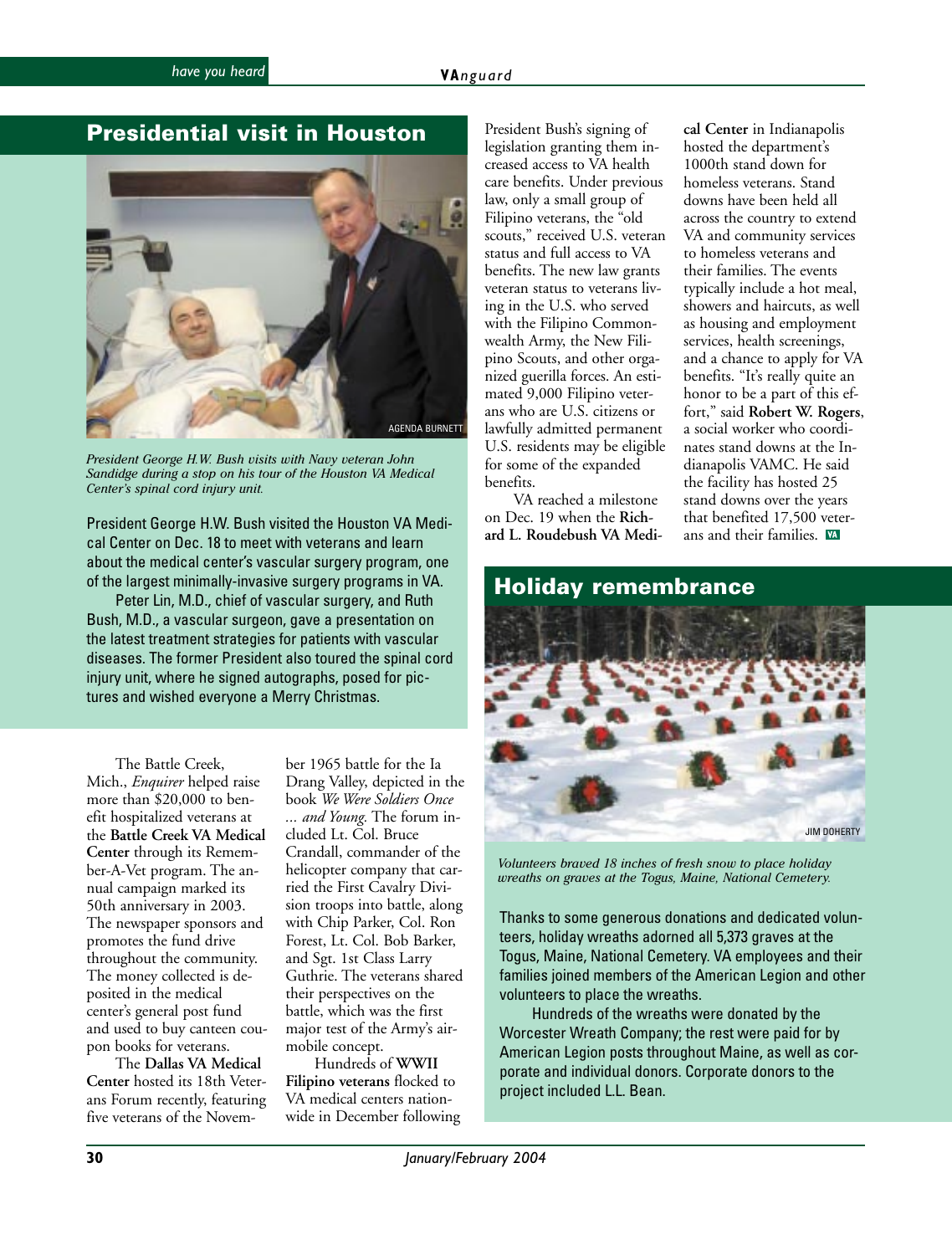<span id="page-30-0"></span>elected to serve as the next Far<br>equipolar to the American Two physicians at the **Philadelphia VA Medical Center** were honored recently. **Sam Kuna, M.D.,** chief of Pulmonary and Critical Care and director of the medical center's Regional Sleep Center, received the 2003 Mark Wolcott Award for Excellence in Clinical Care Delivery. He was chosen from among five VA clinicians who have made significant contributions to VA health care. **Michael Sulewski, M.D.,** chief of Ophthalmology, was awarded the Veterans Service Award by the State Governmental Affairs section of the American Academy of Ophthalmology. In addition, he was counselor to the American Academy of Ophthalmology for VA-related issues.

**Dr. Ruth Dayhoff,** VHA's VISTA imaging project manager, was recognized in the National Library of Medicine's "Changing the Face of



cine" exhibit. The exhibit recognizes the achievements of

Medi-

*Dayhoff*

women in medicine and honors Dayhoff for her work in bringing computer technology to medicine through the development and implementation of the VISTA imaging project. VISTA (Veterans Health Information Systems and Technology Architecture) is a unique VA contribution to medical record management that employs the latest computer technologies to provide real-time

documentation and access to patient medical information. It is used throughout the VA medical center and clinic system.

The **Central Arkansas Veterans Healthcare System** received the Psychologically Healthy Workplace Award in the large government category from the Arkansas Psychological Association. **George H. Gray Jr.,** medical center director, and **Dr. Craig Provost,** counseling psychologist, accepted the award during the association's fall conference. The five areas judged for the award were: Quality of Vision, Employee Involvement, Employee Growth and Development, Family Support and Health & Safety.

"Respect: A Vision to Better Serve our American Indian Veterans," a video produced by the **VHA Native American EEO Advisory Council,** received the Award of Distinction in the education category at the First Indian Summer Festival Awards in Milwaukee last fall. The video was cited for its insightful portrayal of the benefits of acknowledging spirituality, culture, tradition and sensitivity in delivering health care to American Indian veterans.

**Norman Goodwin**, chief chaplain at the **Jerry L. Pettis Memorial VA Hospital** in Loma Linda, Calif., received the Meritorious Service Medal from the American Volunteer Reserve, a nonprofit group of former military members dedicated to supporting homeland defense and providing funeral honors for military veterans. It is the organization's highest honor.

**Lourdes Baugh,** a registered respiratory therapist

with the **VA New Jersey Healthcare System,** received the 2003 Practitioner of the Year Award from the New Jersey State Society for Respiratory Care, the state affiliate of the American Association for Respiratory Care, at its annual conference in Atlantic City Oct. 24. Baugh, a VA employee for 22 years, works in the Pulmonary Function Lab at the **East Orange Campus**.

Winners of the Leadership VA Alumni Association 2003 Exemplary Service Awards are **Elmer L. Moore Jr.,** lead patient services assistant at the **Carl T. Hayden VA Medical Center** in Phoenix, and **David M. Caston,** a health systems specialist at the **Birmingham, Ala., VA Medical Center.** Moore was selected for his role in implementing the medical center's postcard reminder system and the advanced access initiative. Caston was recognized for his work on the national CARES workgroup.

The **Baltimore VA Medical Center's Imaging Service** was once again recognized as one of the nation's top 10 hospital imaging services, according to a report published in the October 2003 issue of *HealthImaging & IT* magazine. Among the criteria used to rank facilities were return on investment, improved workflow and physician acceptance. "This is a tribute to our dedicated and talented team," said **Eliot Siegel, M.D.,** chief of imaging for the **VA Maryland Health Care System**.

**VISN 6,** headquartered in Durham, N.C., received VA's Achievement in Contracting Excellence (ACE) Award for developing an Internet-based interface to capture, record and analyze

solicitation and contract data for eight medical centers. The VISN's Consolidated Acquisition Service developed the Web log so they wouldn't have to go to each individual medical center when they needed to collect contracting data.

The National Recycling Coalition (NRC) and the Iowa Recycling Association honored a computer specialist who works at the **Iowa City VA Medical Center** for an innovative idea involving computer recycling. **Brad Erlewine** was awarded NRC's



2003 Outstanding Recycling Innovation Award for diverting a group

*Erlewine*

of 100 old computer terminals from the landfill and upgrading their capabilities using open source software he got from the Linux Terminal Server Project on the Internet. He learned about the free software by typing the words "thin client" into the popular Google search engine. "Programmers from all around the world contribute little bits and pieces until it eventually becomes a pretty advanced program," said Erlewine of the open source software. His efforts to cut back on waste will save the medical center an estimated \$60,000 annually. The idea has now spread to the **VA Eastern Kansas Health Care System,** where **Matt Easley,** a computer specialist at the Topeka campus, is developing a server on which to run thin client workstations. WA